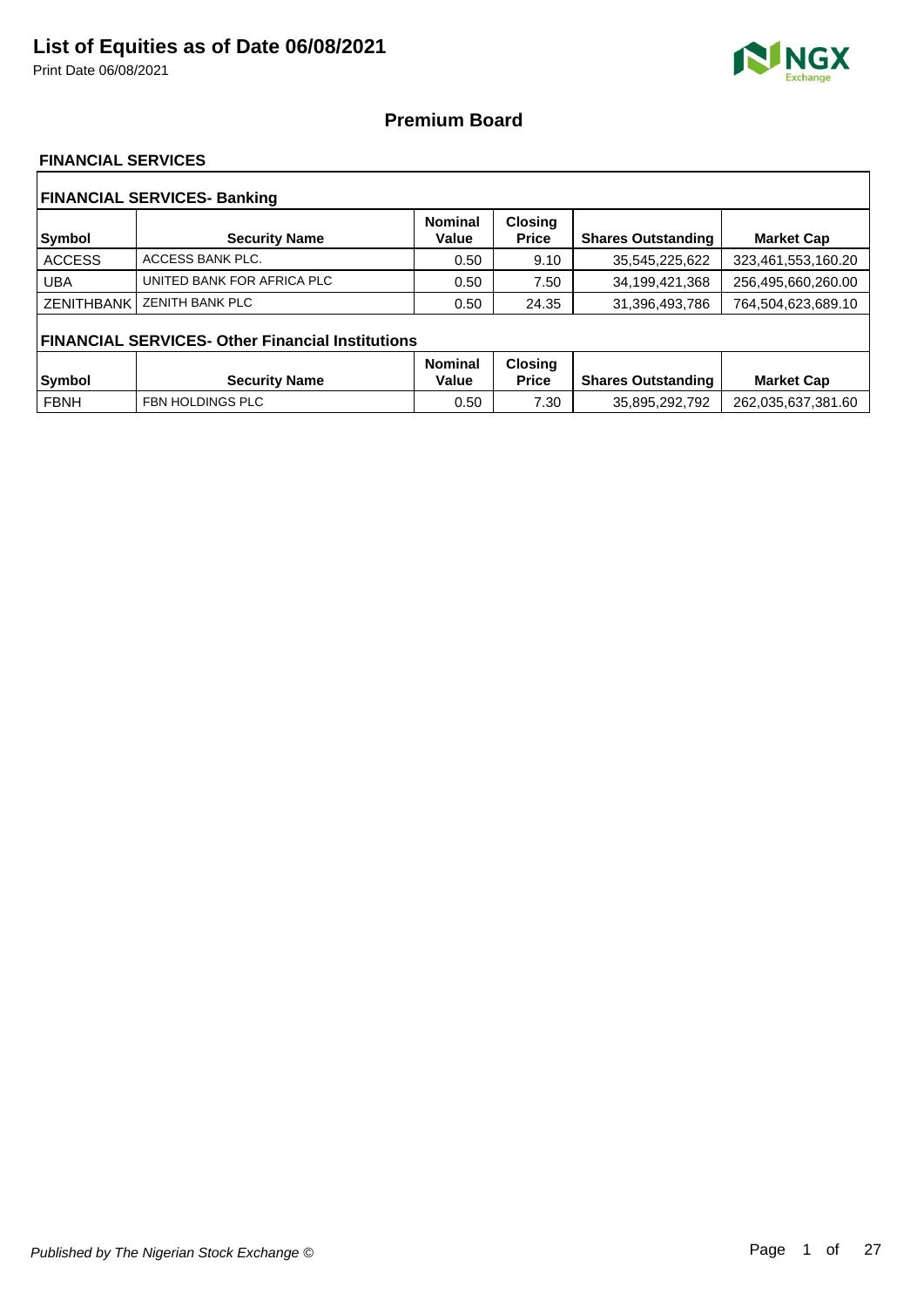### **Premium Board**

**ICT**

| <b>ICT- Telecommunications Services</b> |                                |                  |                                |                           |                      |  |  |
|-----------------------------------------|--------------------------------|------------------|--------------------------------|---------------------------|----------------------|--|--|
| Symbol                                  | <b>Security Name</b>           | Nominal<br>Value | <b>Closing</b><br><b>Price</b> | <b>Shares Outstanding</b> | <b>Market Cap</b>    |  |  |
| l MTNN                                  | MTN NIGERIA COMMUNICATIONS PLC | 0.02             | 168.00                         | 20,354,513,050            | 3,419,558,192,400.00 |  |  |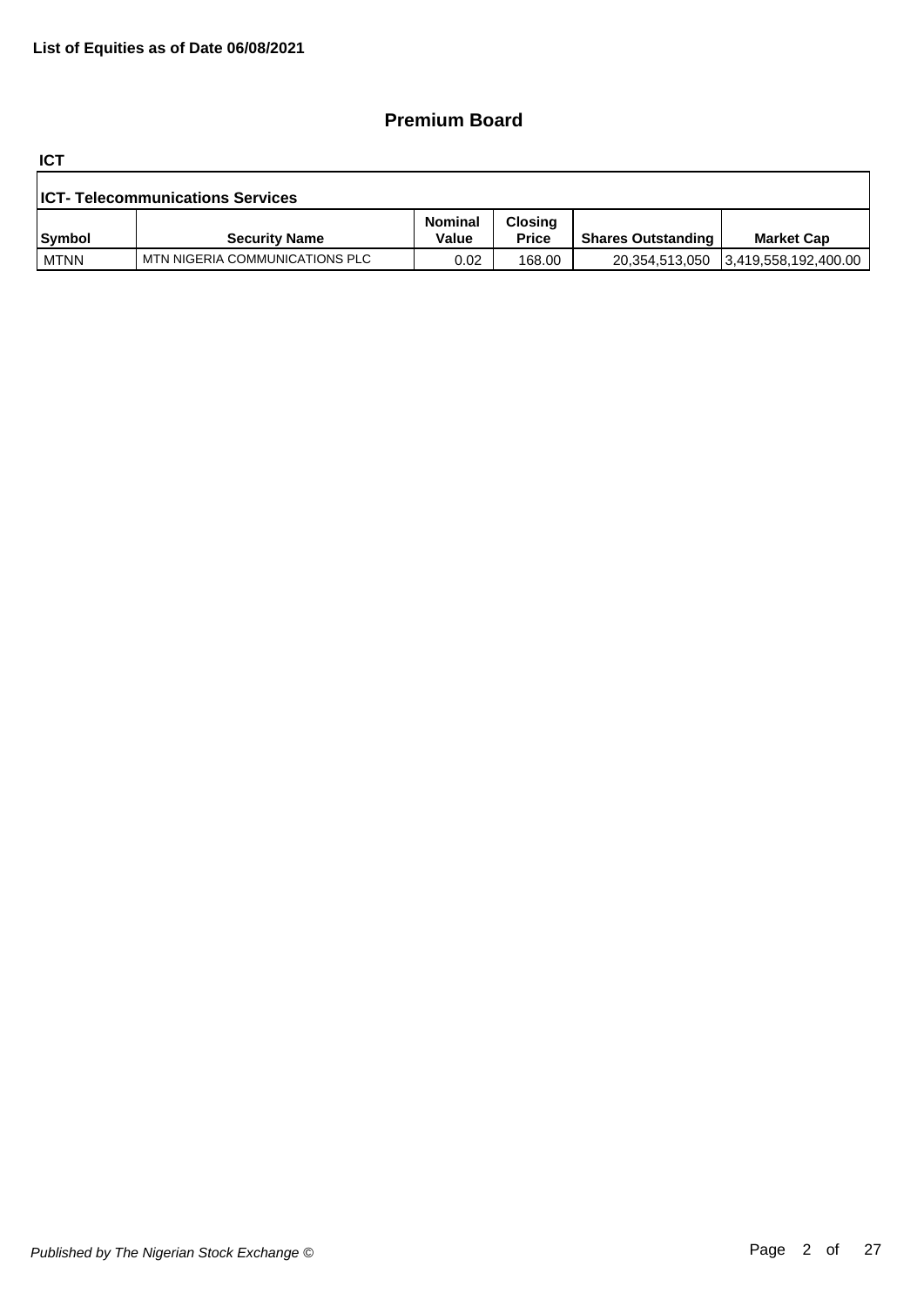### **Premium Board**

#### **INDUSTRIAL GOODS**

| <b>INDUSTRIAL GOODS- Building Materials</b> |                      |                         |                                |                           |                    |  |  |
|---------------------------------------------|----------------------|-------------------------|--------------------------------|---------------------------|--------------------|--|--|
| Symbol                                      | <b>Security Name</b> | <b>Nominal</b><br>Value | <b>Closing</b><br><b>Price</b> | <b>Shares Outstanding</b> | <b>Market Cap</b>  |  |  |
| DANGCEM                                     | DANGOTE CEMENT PLC   | 0.50                    | 248.10                         |                           |                    |  |  |
| <b>WAPCO</b>                                | LAFARGE AFRICA PLC.  | 0.50                    | 22.00                          | 16,107,795,496            | 354,371,500,912.00 |  |  |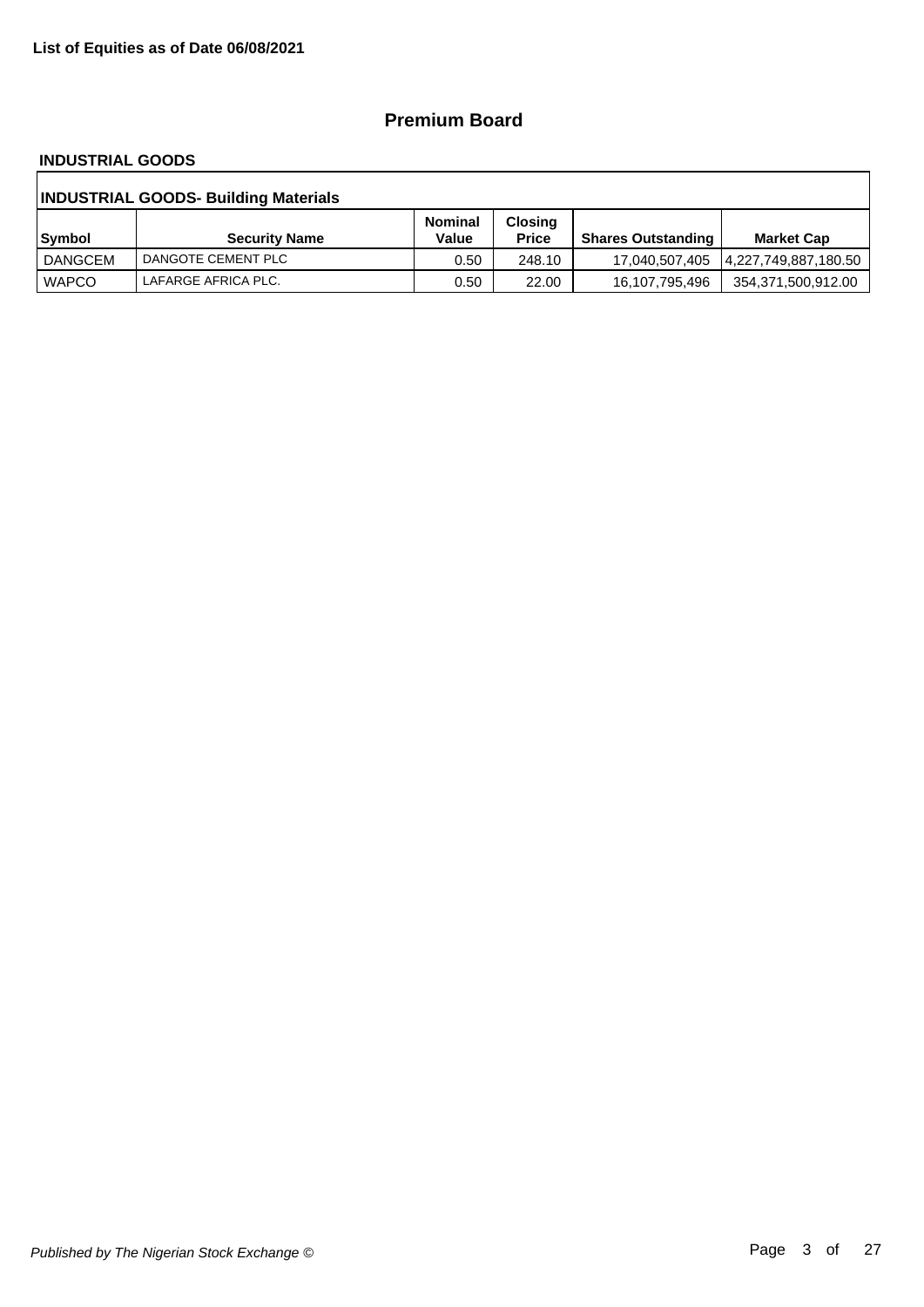### **Premium Board**

#### **OIL AND GAS**

| <b>OIL AND GAS- Exploration and Production</b> |                      |                         |                                |                           |                    |  |  |
|------------------------------------------------|----------------------|-------------------------|--------------------------------|---------------------------|--------------------|--|--|
| <b>Symbol</b>                                  | <b>Security Name</b> | <b>Nominal</b><br>Value | <b>Closing</b><br><b>Price</b> | <b>Shares Outstanding</b> | <b>Market Cap</b>  |  |  |
| <b>SEPLAT</b>                                  | SEPLAT ENERGY PLC    | 0.50                    | 770.00                         | 588.444.561               | 453,102,311,970.00 |  |  |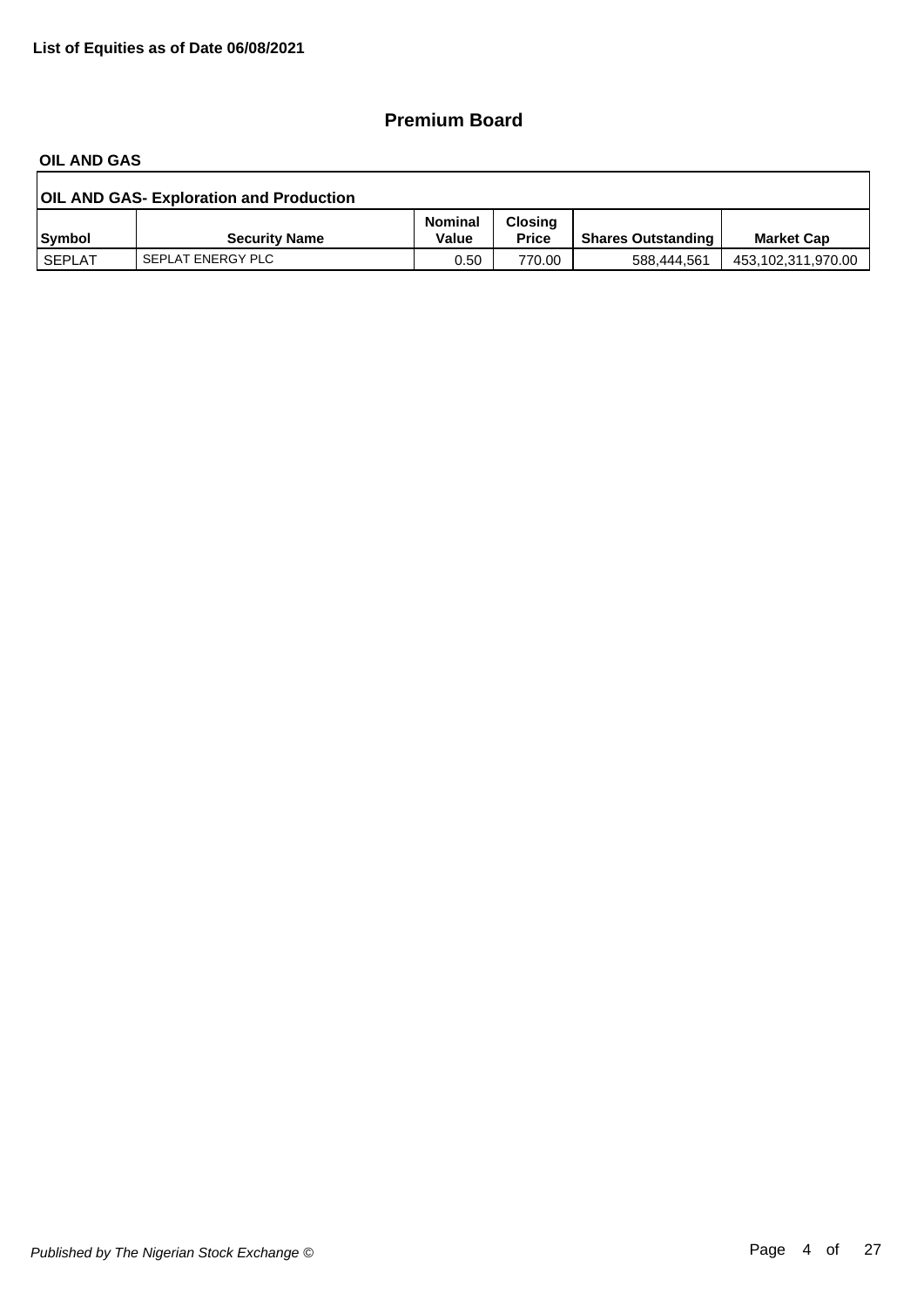# **CONGLOMERATES**

| <b>CONGLOMERATES- Diversified Industries</b> |                             |                         |                                |                           |                   |  |  |
|----------------------------------------------|-----------------------------|-------------------------|--------------------------------|---------------------------|-------------------|--|--|
| Symbol                                       | <b>Security Name</b>        | <b>Nominal</b><br>Value | <b>Closing</b><br><b>Price</b> | <b>Shares Outstanding</b> | <b>Market Cap</b> |  |  |
|                                              | CHELLARAM   CHELLARAMS PLC. | 0.50                    | 2.24                           | 722,925,000               | 1,619,352,000.00  |  |  |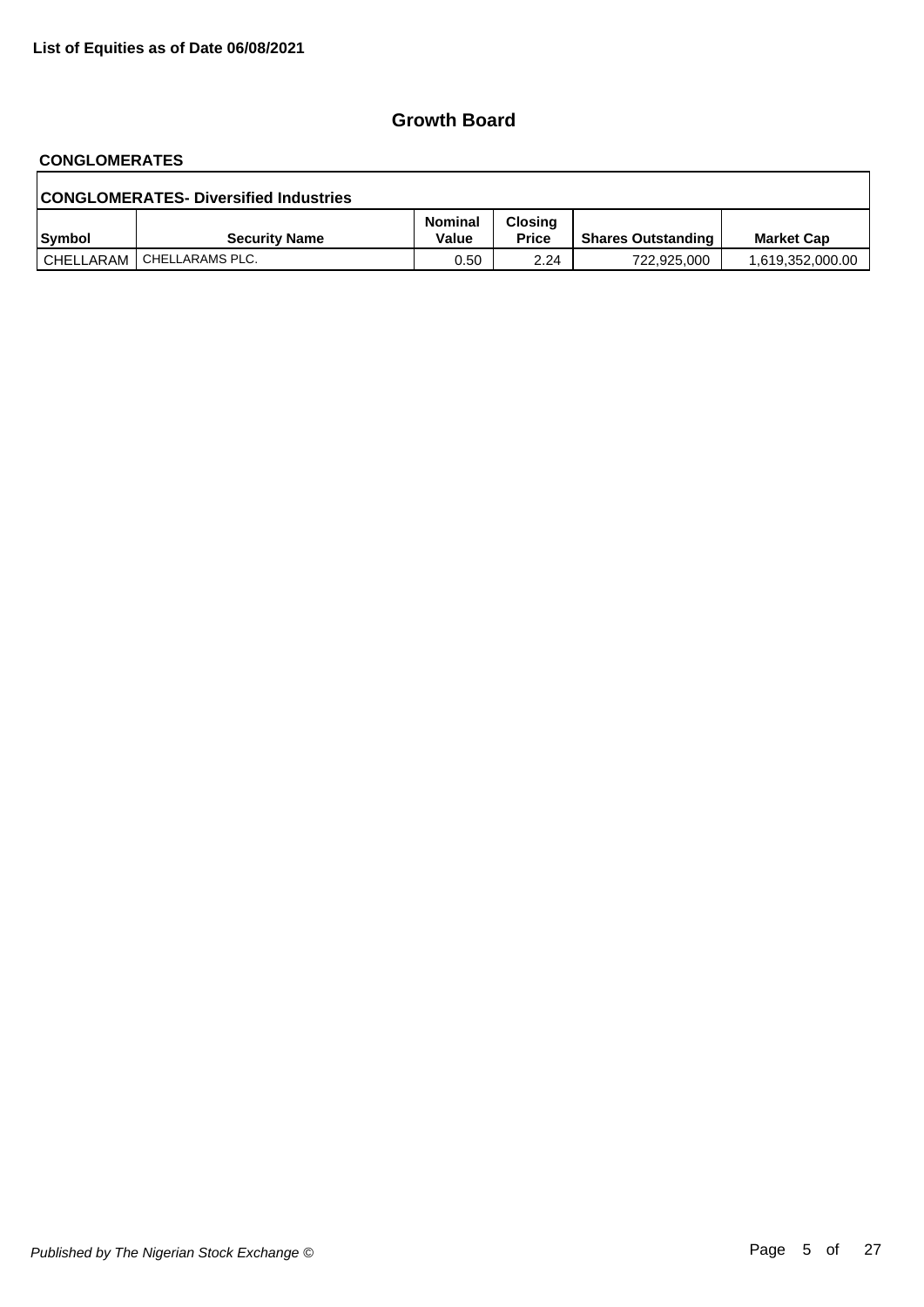## **CONSUMER GOODS**

| <b>CONSUMER GOODS- Food Products</b> |                      |                         |                                |                           |                   |  |  |  |
|--------------------------------------|----------------------|-------------------------|--------------------------------|---------------------------|-------------------|--|--|--|
| Symbol                               | <b>Security Name</b> | <b>Nominal</b><br>Value | <b>Closing</b><br><b>Price</b> | <b>Shares Outstanding</b> | <b>Market Cap</b> |  |  |  |
| <b>MCNICHOLS</b>                     | I MCNICHOLS PLC      | 0.50                    | 0.77                           | 326,700,000               | 251,559,000.00    |  |  |  |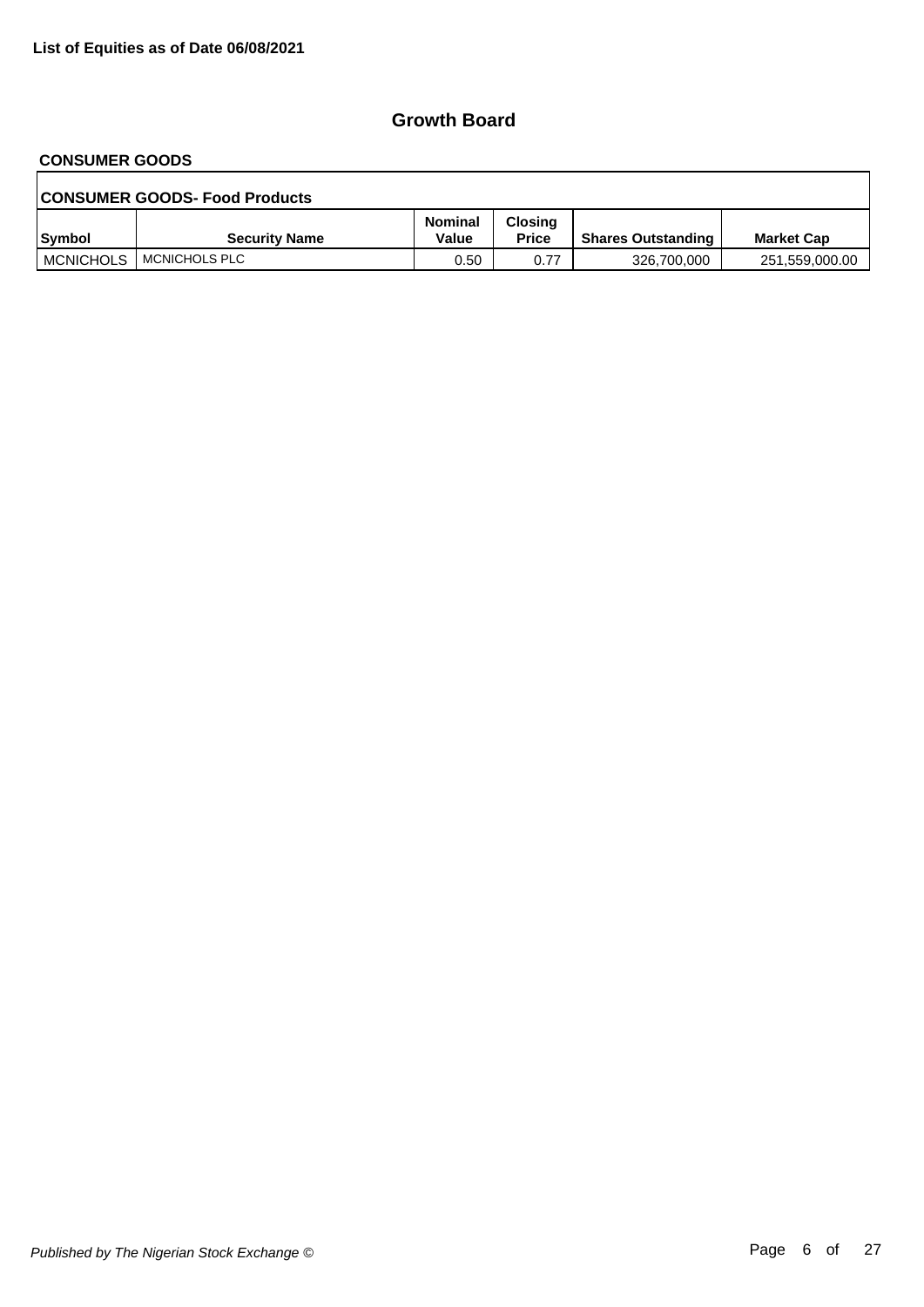# **FINANCIAL SERVICES**

| <b>FINANCIAL SERVICES- Mortgage Carriers, Brokers and Services</b> |                                           |                         |                                |                           |                   |  |  |
|--------------------------------------------------------------------|-------------------------------------------|-------------------------|--------------------------------|---------------------------|-------------------|--|--|
| <b>Symbol</b>                                                      | <b>Security Name</b>                      | <b>Nominal</b><br>Value | <b>Closing</b><br><b>Price</b> | <b>Shares Outstanding</b> | <b>Market Cap</b> |  |  |
|                                                                    | LIVINGTRUST LIVINGTRUST MORTGAGE BANK PLC | 0.50                    | 0.67                           | 5,000,000,000             | 3,350,000,000.00  |  |  |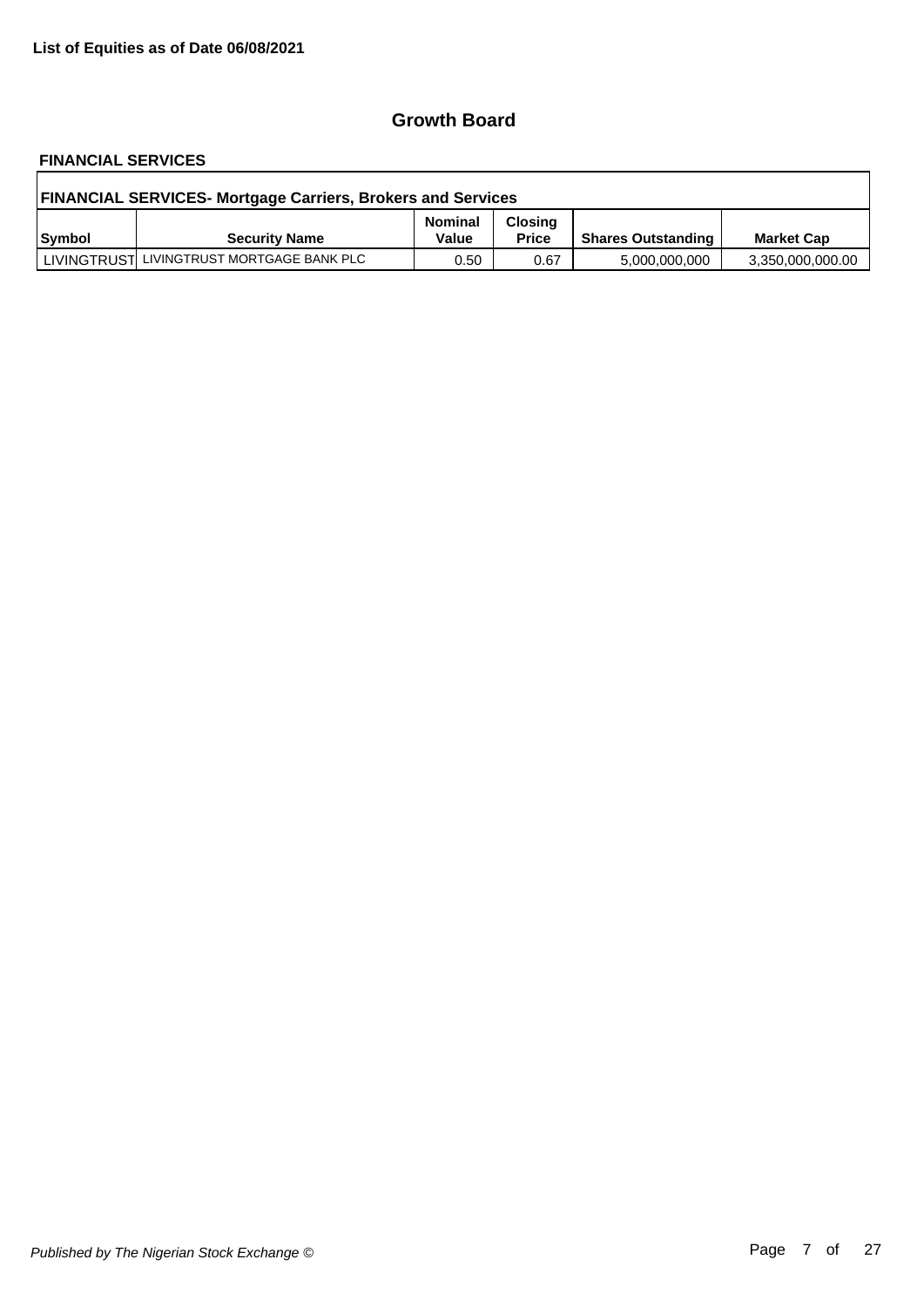**ICT**

| <b>ICT- Telecommunications Services</b> |                             |                         |                                |                           |                   |  |  |
|-----------------------------------------|-----------------------------|-------------------------|--------------------------------|---------------------------|-------------------|--|--|
| <b>Symbol</b>                           | <b>Security Name</b>        | <b>Nominal</b><br>Value | <b>Closing</b><br><b>Price</b> | <b>Shares Outstanding</b> | <b>Market Cap</b> |  |  |
| <b>BAPLC</b>                            | <b>BRICLINKS AFRICA PLC</b> | .00                     | 6.25                           | 10,000,000                | 62,500,000.00     |  |  |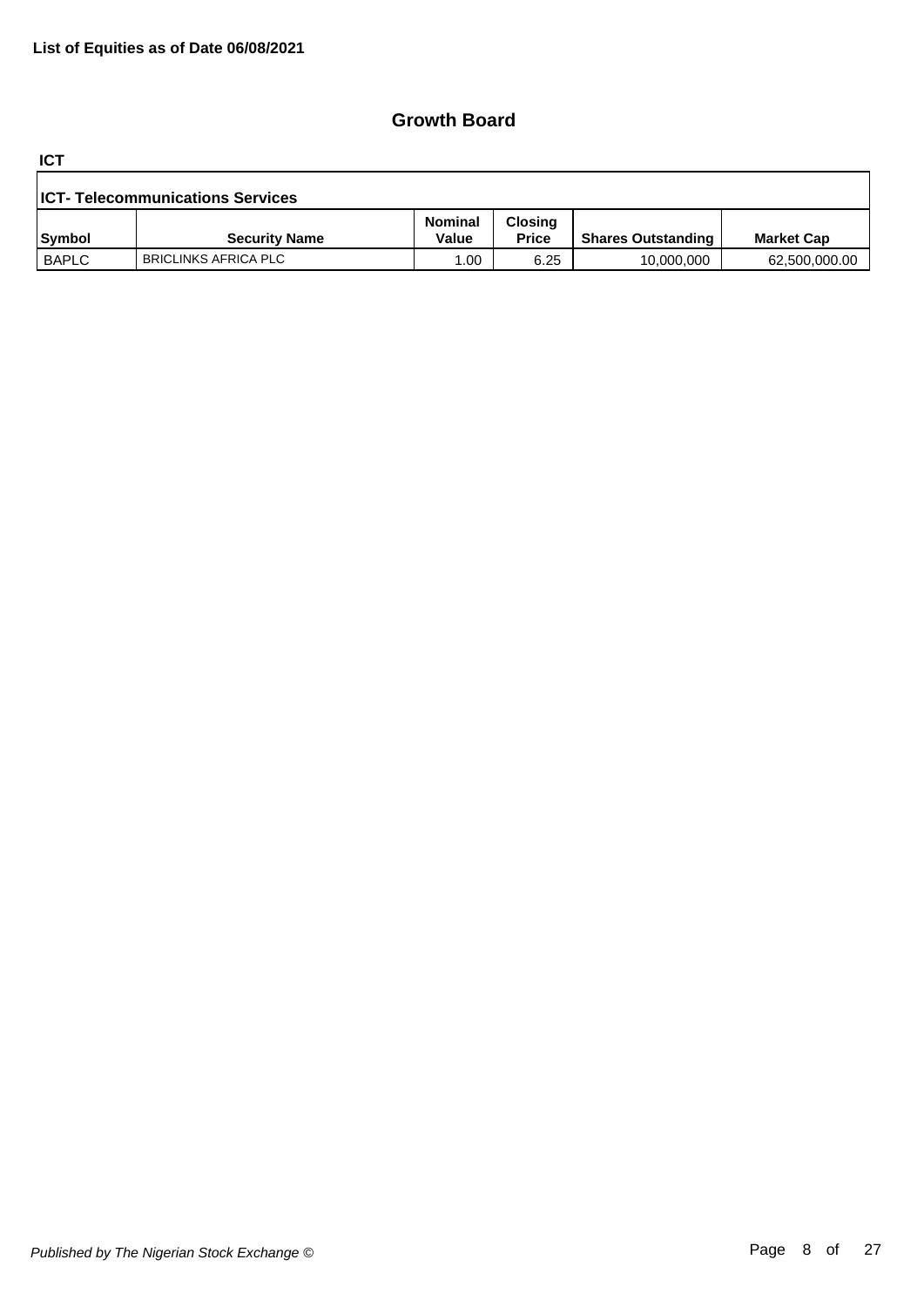#### **SERVICES**

| <b>SERVICES- Waste Management</b> |                      |                         |                                |                           |                   |  |  |  |
|-----------------------------------|----------------------|-------------------------|--------------------------------|---------------------------|-------------------|--|--|--|
| <b>Symbol</b>                     | <b>Security Name</b> | <b>Nominal</b><br>Value | <b>Closing</b><br><b>Price</b> | <b>Shares Outstanding</b> | <b>Market Cap</b> |  |  |  |
| l TIP                             | THE INITIATES PLC    | 0.50                    | 0.47                           | 889,981,552               | 418,291,329.44    |  |  |  |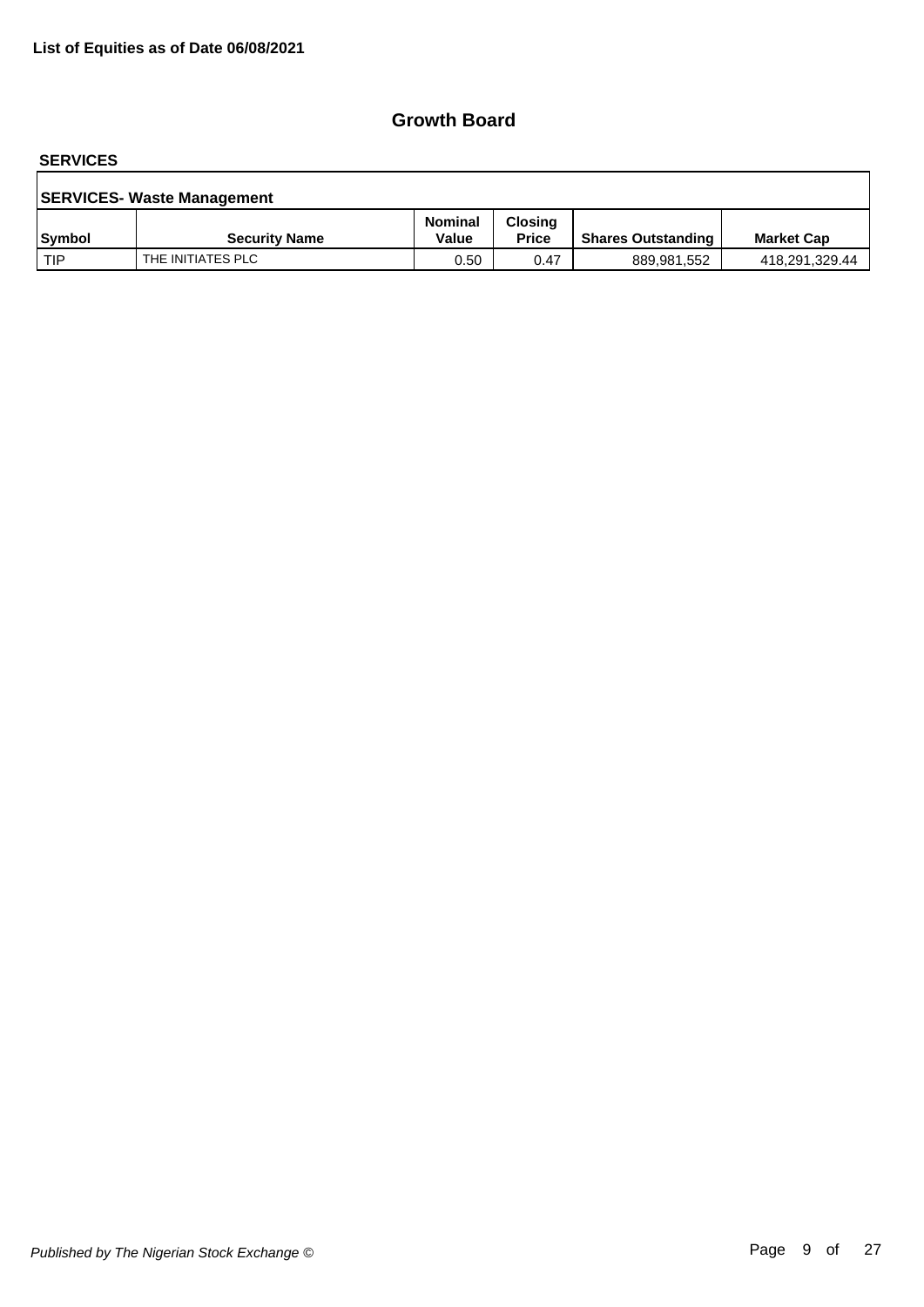#### **AGRICULTURE**

| <b>AGRICULTURE- Crop Production</b> |                                                  |                         |                                |                           |                    |  |  |  |  |
|-------------------------------------|--------------------------------------------------|-------------------------|--------------------------------|---------------------------|--------------------|--|--|--|--|
| <b>Symbol</b>                       | <b>Security Name</b>                             | <b>Nominal</b><br>Value | <b>Closing</b><br><b>Price</b> | <b>Shares Outstanding</b> | <b>Market Cap</b>  |  |  |  |  |
| <b>ELLAHLAKES</b>                   | ELLAH LAKES PLC.                                 | 0.50                    | 4.25                           | 2,000,000,000             | 8,500,000,000.00   |  |  |  |  |
| <b>FTNCOCOA</b>                     | FTN COCOA PROCESSORS PLC                         | 0.50                    | 0.45                           | 2,200,000,000             | 990,000,000.00     |  |  |  |  |
| OKOMUOIL                            | OKOMU OIL PALM PLC.                              | 0.50                    | 110.00                         | 953,910,000               | 104,930,100,000.00 |  |  |  |  |
| <b>PRESCO</b>                       | PRESCO PLC                                       | 0.50                    | 72.60                          | 1.000.000.000             | 72.600.000.000.00  |  |  |  |  |
|                                     | <b>AGRICULTURE- Livestock/Animal Specialties</b> |                         |                                |                           |                    |  |  |  |  |
|                                     |                                                  | <b>Nominal</b>          | <b>Closing</b>                 |                           |                    |  |  |  |  |
| <b>Symbol</b>                       | <b>Security Name</b>                             | Value                   | <b>Price</b>                   | <b>Shares Outstanding</b> | <b>Market Cap</b>  |  |  |  |  |
| <b>LIVESTOCK</b>                    | LIVESTOCK FEEDS PLC.                             | 0.50                    | 2.00                           | 2,999,999,418             | 5,999,998,836.00   |  |  |  |  |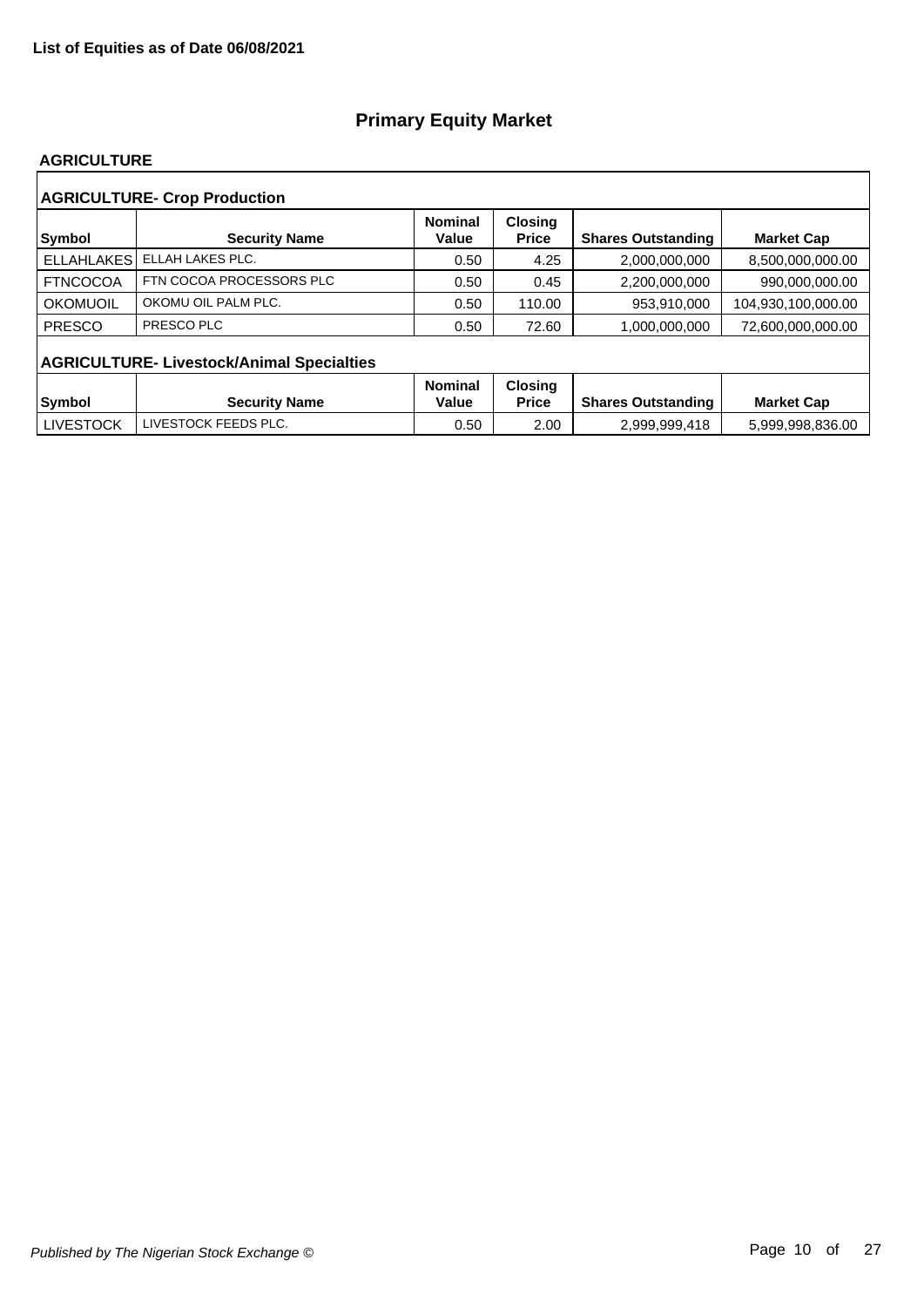#### **CONGLOMERATES**

| <b>CONGLOMERATES- Diversified Industries</b> |                                             |                         |                                |                           |                   |  |  |  |
|----------------------------------------------|---------------------------------------------|-------------------------|--------------------------------|---------------------------|-------------------|--|--|--|
| Symbol                                       | <b>Security Name</b>                        | <b>Nominal</b><br>Value | <b>Closing</b><br><b>Price</b> | <b>Shares Outstanding</b> | <b>Market Cap</b> |  |  |  |
| <b>JOHNHOLT</b>                              | JOHN HOLT PLC.                              | 0.50                    | 0.75                           | 389,151,412               | 291,863,559.00    |  |  |  |
| <b>SCOA</b>                                  | SCOA NIG. PLC.                              | 0.50                    | 1.95                           | 649,825,665               | 1,267,160,046.75  |  |  |  |
| <b>TRANSCORP</b>                             | TRANSNATIONAL CORPORATION OF<br>NIGERIA PLC | 0.50                    | 0.95                           | 40,647,990,293            | 38,615,590,778.35 |  |  |  |
| <b>UACN</b>                                  | UACN PLC.                                   | 0.50                    | 10.00                          | 2,881,296,580             | 28,812,965,800.00 |  |  |  |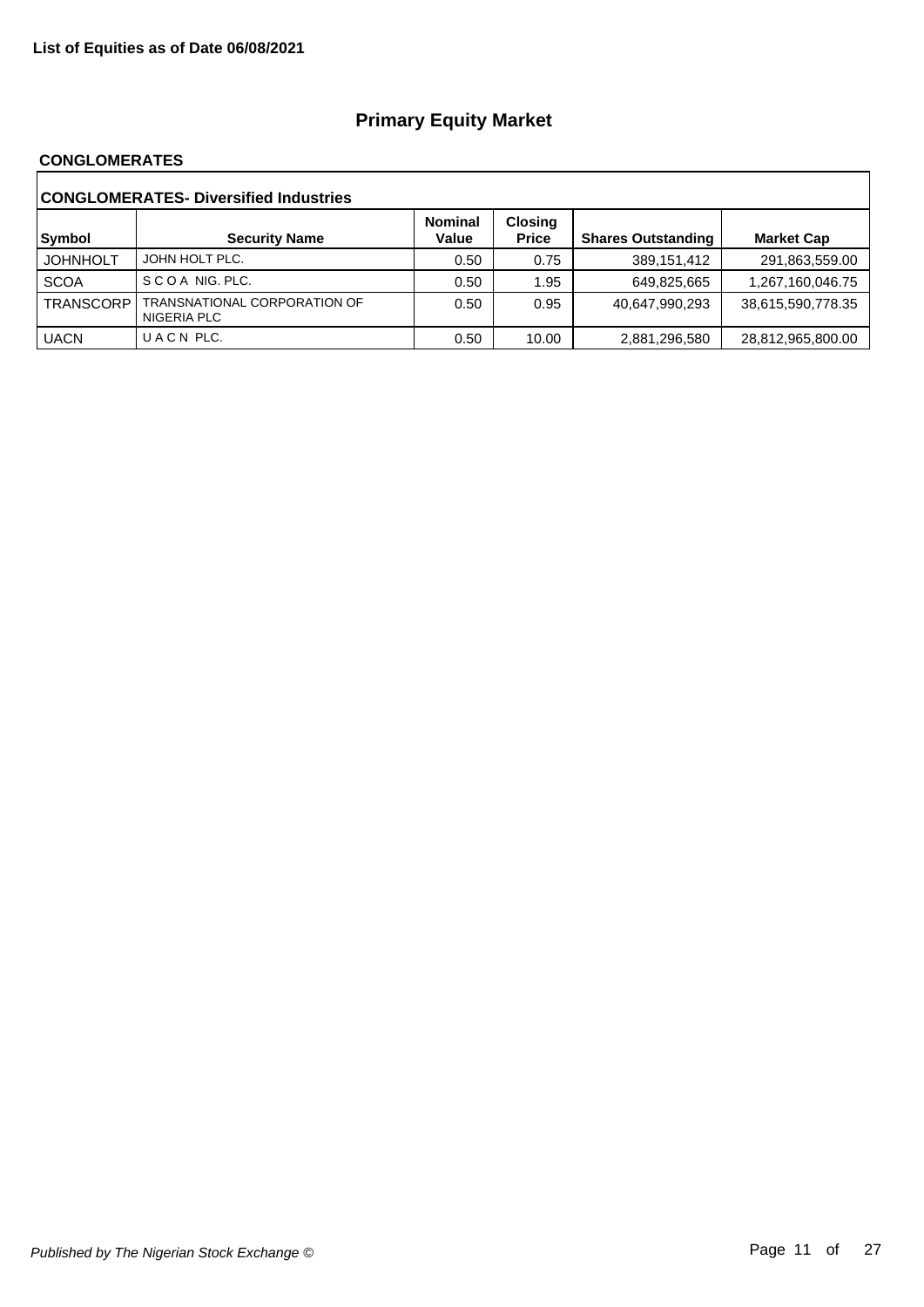#### **CONSTRUCTION/REAL ESTATE**

| <b>CONSTRUCTION/REAL ESTATE- Building Construction</b>             |                         |                         |                                |                           |                   |  |  |
|--------------------------------------------------------------------|-------------------------|-------------------------|--------------------------------|---------------------------|-------------------|--|--|
| Symbol                                                             | <b>Security Name</b>    | <b>Nominal</b><br>Value | <b>Closing</b><br><b>Price</b> | <b>Shares Outstanding</b> | <b>Market Cap</b> |  |  |
| <b>ARBICO</b>                                                      | ARBICO PLC.             | 0.50                    | 1.03                           | 148,500,000               | 152,955,000.00    |  |  |
| <b>CONSTRUCTION/REAL ESTATE- Infrastructure/Heavy Construction</b> |                         |                         |                                |                           |                   |  |  |
| <b>Symbol</b>                                                      | <b>Security Name</b>    | <b>Nominal</b><br>Value | <b>Closing</b><br><b>Price</b> | <b>Shares Outstanding</b> | <b>Market Cap</b> |  |  |
| <b>JBERGER</b>                                                     | JULIUS BERGER NIG. PLC. | 0.50                    | 24.50                          | 1,600,000,000             | 39,200,000,000.00 |  |  |
| <b>CONSTRUCTION/REAL ESTATE- Real Estate Development</b>           |                         |                         |                                |                           |                   |  |  |
|                                                                    |                         | <b>Nominal</b>          | <b>Closing</b>                 |                           |                   |  |  |
| Symbol                                                             | <b>Security Name</b>    | Value                   | <b>Price</b>                   | <b>Shares Outstanding</b> | <b>Market Cap</b> |  |  |
| <b>UPDC</b>                                                        | <b>UPDC PLC</b>         | 0.50                    | 1.20                           | 18,559,969,936            | 22,271,963,923.20 |  |  |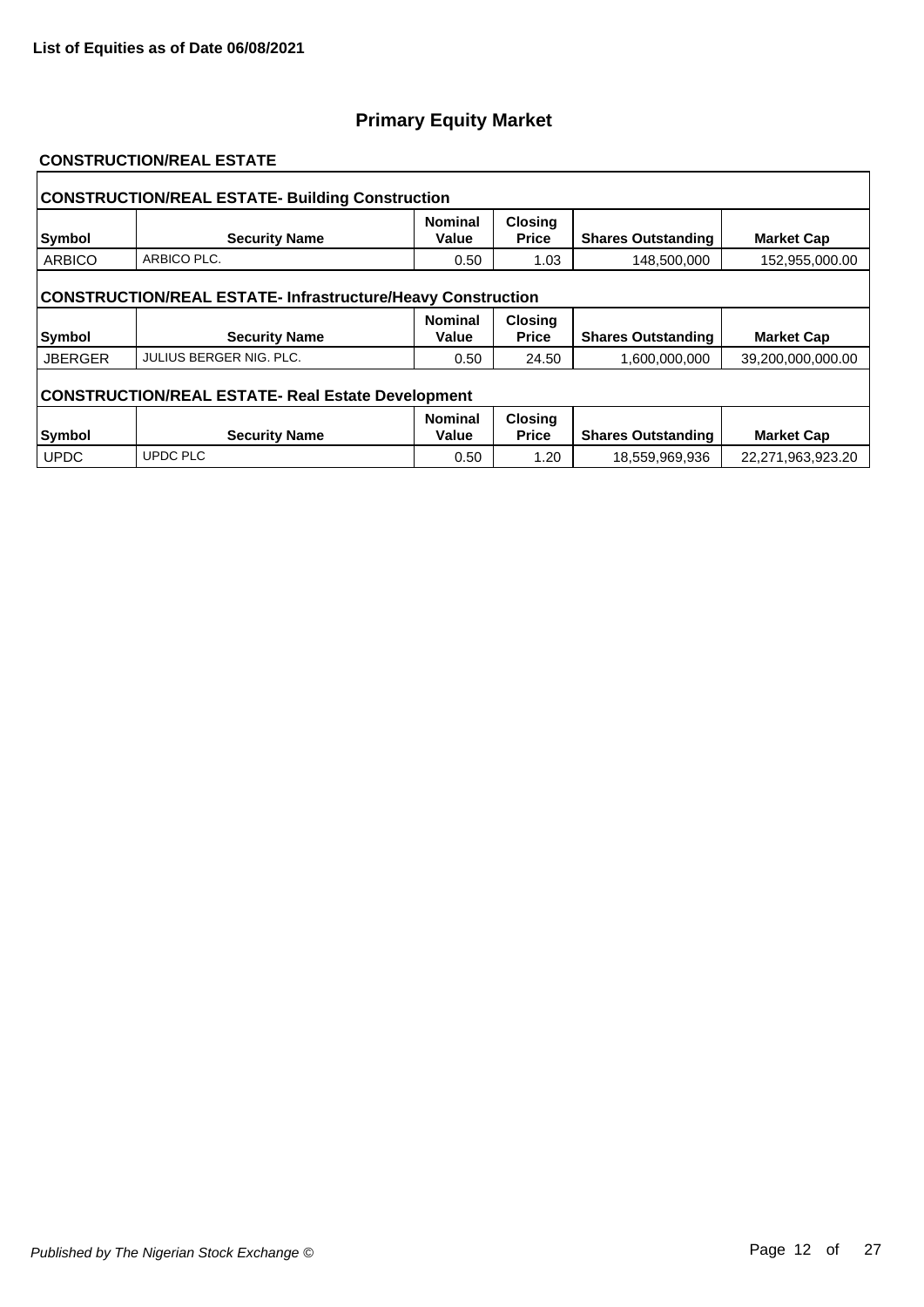# **CONSUMER GOODS**

| <b>CONSUMER GOODS- Automobiles/Auto Parts</b>        |                                                    |                                |                                |                           |                      |  |  |  |
|------------------------------------------------------|----------------------------------------------------|--------------------------------|--------------------------------|---------------------------|----------------------|--|--|--|
| <b>Symbol</b>                                        | <b>Security Name</b>                               | <b>Nominal</b><br>Value        | <b>Closing</b><br><b>Price</b> | <b>Shares Outstanding</b> | <b>Market Cap</b>    |  |  |  |
| <b>DUNLOP</b>                                        | DN TYRE & RUBBER PLC                               | 0.50                           | 0.20                           | 4,772,669,212             | 954,533,842.40       |  |  |  |
| <b>CONSUMER GOODS- Beverages--Brewers/Distillers</b> |                                                    |                                |                                |                           |                      |  |  |  |
| <b>Symbol</b>                                        | <b>Security Name</b>                               | <b>Nominal</b><br>Value        | <b>Closing</b><br><b>Price</b> | <b>Shares Outstanding</b> | <b>Market Cap</b>    |  |  |  |
| <b>CHAMPION</b>                                      | CHAMPION BREW, PLC.                                | 0.50                           | 2.20                           | 7,829,496,464             | 17,224,892,220.80    |  |  |  |
| <b>GOLDBREW</b>                                      | GOLDEN GUINEA BREW. PLC.                           | 0.50                           | 0.81                           | 1,024,668,000             | 829,981,080.00       |  |  |  |
| <b>GUINNESS</b>                                      | <b>GUINNESS NIG PLC</b>                            | 0.50                           | 31.70                          | 2,190,382,819             | 69,435,135,362.30    |  |  |  |
| <b>INTBREW</b>                                       | INTERNATIONAL BREWERIES PLC.                       | 0.50                           | 5.00                           | 26,862,068,550            | 134,310,342,750.00   |  |  |  |
| <b>NB</b>                                            | NIGERIAN BREW. PLC.                                | 0.50                           | 57.00                          | 7,996,902,051             | 455,823,416,907.00   |  |  |  |
|                                                      | <b>CONSUMER GOODS- Food Products</b>               |                                |                                |                           |                      |  |  |  |
| <b>Symbol</b>                                        | <b>Security Name</b>                               | <b>Nominal</b><br><b>Value</b> | <b>Closing</b><br><b>Price</b> | <b>Shares Outstanding</b> | <b>Market Cap</b>    |  |  |  |
| <b>DANGSUGAR</b>                                     | DANGOTE SUGAR REFINERY PLC                         | 0.50                           | 17.70                          | 12,146,878,241            | 214,999,744,865.70   |  |  |  |
| <b>FLOURMILL</b>                                     | FLOUR MILLS NIG. PLC.                              | 0.50                           | 30.45                          | 4,100,379,605             | 124,856,558,972.25   |  |  |  |
| <b>HONYFLOUR</b>                                     | HONEYWELL FLOUR MILL PLC                           | 0.50                           | 1.60                           | 7,930,197,658             | 12,688,316,252.80    |  |  |  |
| <b>MULTITREX</b>                                     | MULTI-TREX INTEGRATED FOODS PLC                    | 0.50                           | 0.36                           | 3,722,493,620             | 1,340,097,703.20     |  |  |  |
| <b>NASCON</b>                                        | NASCON ALLIED INDUSTRIES PLC                       | 0.50                           | 14.65                          | 2,649,438,378             | 38,814,272,237.70    |  |  |  |
| <b>NNFM</b>                                          | N NIG. FLOUR MILLS PLC.                            | 0.50                           | 6.15                           | 178,200,000               | 1,095,930,000.00     |  |  |  |
| UNIONDICON                                           | UNION DICON SALT PLC.                              | 0.50                           | 9.90                           | 273,338,776               | 2,706,053,882.40     |  |  |  |
|                                                      | <b>CONSUMER GOODS- Food Products--Diversified</b>  |                                |                                |                           |                      |  |  |  |
| <b>Symbol</b>                                        | <b>Security Name</b>                               | <b>Nominal</b><br>Value        | <b>Closing</b><br><b>Price</b> | <b>Shares Outstanding</b> | <b>Market Cap</b>    |  |  |  |
| <b>CADBURY</b>                                       | CADBURY NIGERIA PLC.                               | 0.50                           | 9.00                           | 1,878,202,040             | 16,903,818,360.00    |  |  |  |
| <b>NESTLE</b>                                        | NESTLE NIGERIA PLC.                                | 0.50                           | 1,540.00                       | 792,656,252               | 1,220,690,628,080.00 |  |  |  |
|                                                      | <b>CONSUMER GOODS- Household Durables</b>          |                                |                                |                           |                      |  |  |  |
| Symbol                                               | <b>Security Name</b>                               | <b>Nominal</b><br><b>Value</b> | <b>Closing</b><br><b>Price</b> | <b>Shares Outstanding</b> | <b>Market Cap</b>    |  |  |  |
| <b>ENAMELWA</b>                                      | NIGERIAN ENAMELWARE PLC.                           | 0.50                           | 16.20                          | 76,032,000                | 1,231,718,400.00     |  |  |  |
| <b>VITAFOAM</b>                                      | VITAFOAM NIG PLC.                                  | 0.50                           | 15.00                          | 1,250,844,064             | 18,762,660,960.00    |  |  |  |
|                                                      | <b>CONSUMER GOODS- Personal/Household Products</b> |                                |                                |                           |                      |  |  |  |
| <b>Symbol</b>                                        | <b>Security Name</b>                               | Nominal<br>Value               | <b>Closing</b><br><b>Price</b> | <b>Shares Outstanding</b> | <b>Market Cap</b>    |  |  |  |
| PZ                                                   | P Z CUSSONS NIGERIA PLC.                           | 0.50                           | 6.00                           | 3,970,477,045             | 23,822,862,270.00    |  |  |  |
| <b>UNILEVER</b>                                      | UNILEVER NIGERIA PLC.                              | 0.50                           | 14.50                          | 5,745,005,417             | 83,302,578,546.50    |  |  |  |
|                                                      |                                                    |                                |                                |                           |                      |  |  |  |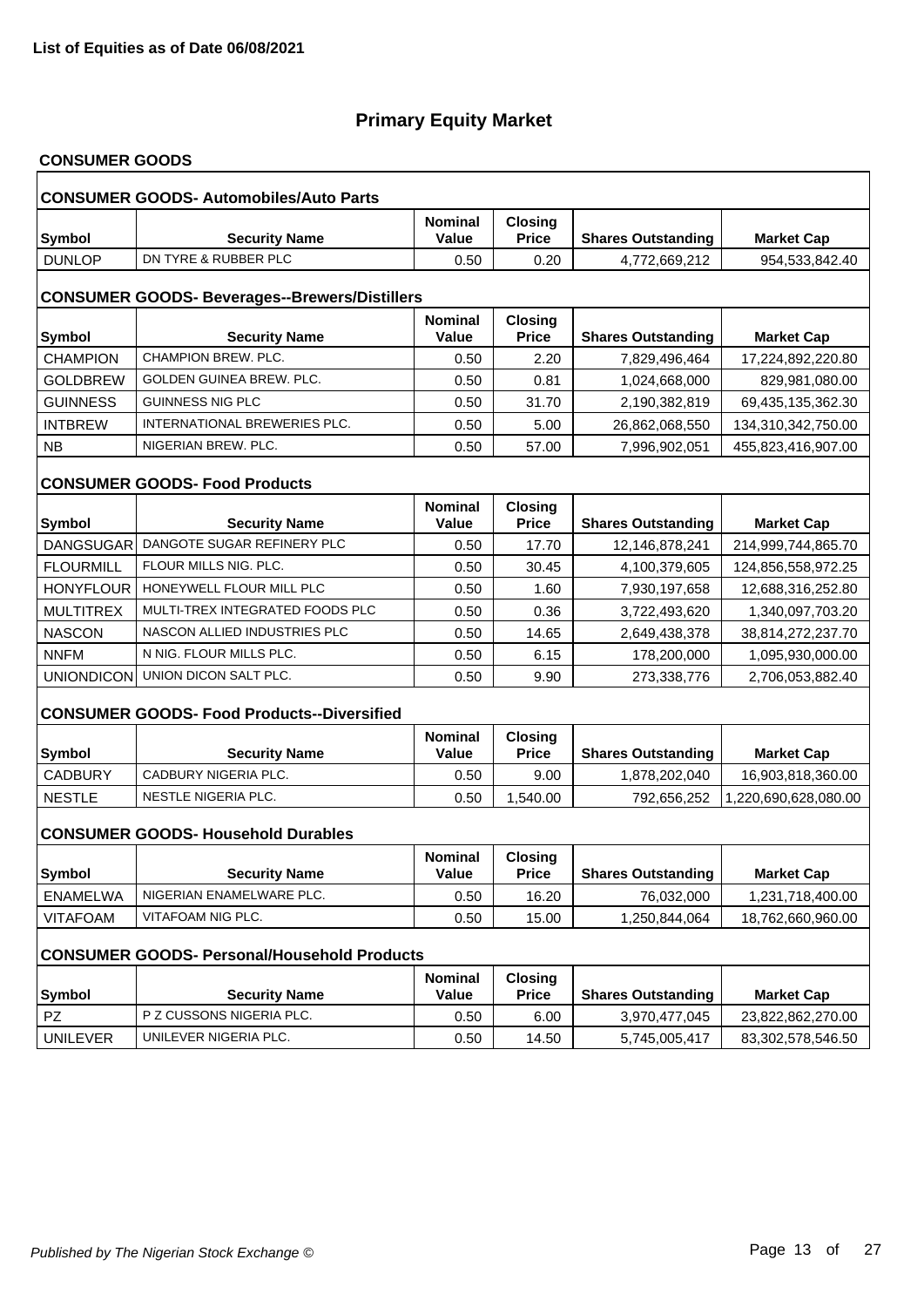#### **FINANCIAL SERVICES**

| <b>FINANCIAL SERVICES- Banking</b> |                                                     |                         |                                |                           |                    |  |  |
|------------------------------------|-----------------------------------------------------|-------------------------|--------------------------------|---------------------------|--------------------|--|--|
| Symbol                             | <b>Security Name</b>                                | <b>Nominal</b><br>Value | <b>Closing</b><br><b>Price</b> | <b>Shares Outstanding</b> | <b>Market Cap</b>  |  |  |
| ETI                                | <b>ECOBANK TRANSNATIONAL</b><br><b>INCORPORATED</b> | 32.00                   | 5.40                           | 18,349,551,215            | 99,087,576,561.00  |  |  |
| <b>FIDELITYBK</b>                  | FIDELITY BANK PLC                                   | 0.50                    | 2.39                           | 28,974,797,023            | 69,249,764,884.97  |  |  |
| <b>GTCO</b>                        | <b>GUARANTY TRUST HOLDING COMPANY PLC</b>           | 0.50                    | 28.00                          | 29,431,179,224            | 824,073,018,272.00 |  |  |
| <b>JAIZBANK</b>                    | JAIZ BANK PLC                                       | 0.50                    | 0.62                           | 29.464.249.300            | 18.267.834.566.00  |  |  |
| <b>STERLNBANK</b>                  | STERLING BANK PLC.                                  | 0.50                    | 1.55                           | 28,790,418,126            | 44,625,148,095.30  |  |  |
| UBN                                | UNION BANK NIG.PLC.                                 | 0.50                    | 5.25                           | 29,120,752,788            | 152,883,952,137.00 |  |  |
| UNITYBNK                           | UNITY BANK PLC                                      | 0.50                    | 0.57                           | 11,689,337,942            | 6,662,922,626.94   |  |  |
| <b>WEMABANK</b>                    | <b>WEMA BANK PLC.</b>                               | 0.50                    | 0.87                           | 38,574,466,082            | 33,559,785,491.34  |  |  |
|                                    |                                                     |                         |                                |                           |                    |  |  |

# **FINANCIAL SERVICES- Insurance Carriers, Brokers and Services**

| <b>Symbol</b>     | <b>Security Name</b>                                 | <b>Nominal</b><br>Value | <b>Closing</b><br><b>Price</b> | <b>Shares Outstanding</b> | <b>Market Cap</b> |
|-------------------|------------------------------------------------------|-------------------------|--------------------------------|---------------------------|-------------------|
| <b>AFRINSURE</b>  | AFRICAN ALLIANCE INSURANCE PLC                       | 0.50                    | 0.20                           | 20,585,000,000            | 4,117,000,000.00  |
| <b>AIICO</b>      | AIICO INSURANCE PLC.                                 | 0.50                    | 0.95                           | 20,673,265,406            | 19,639,602,135.70 |
| <b>CHIPLC</b>     | <b>CONSOLIDATED HALLMARK INSURANCE</b><br><b>PLC</b> | 0.50                    | 0.59                           | 10,704,500,000            | 6,315,655,000.00  |
| <b>CORNERST</b>   | <b>CORNERSTONE INSURANCE PLC</b>                     | 0.50                    | 0.54                           | 18,166,392,726            | 9,809,852,072.04  |
| <b>GOLDINSURE</b> | <b>GOLDLINK INSURANCE PLC</b>                        | 0.50                    | 0.20                           | 4,549,947,000             | 909,989,400.00    |
| <b>GUINEAINS</b>  | <b>GUINEA INSURANCE PLC.</b>                         | 0.50                    | 0.20                           | 6,140,000,000             | 1,228,000,000.00  |
| <b>INTENEGINS</b> | INTERNATIONAL ENERGY INSURANCE PLC                   | 0.50                    | 0.38                           | 1,284,085,489             | 487,952,485.82    |
| LASACO            | LASACO ASSURANCE PLC.                                | 0.50                    | 1.50                           | 1,833,585,855             | 2,750,378,782.50  |
| LINKASSURE        | LINKAGE ASSURANCE PLC                                | 0.50                    | 0.64                           | 13,999,999,992            | 8,959,999,994.88  |
| <b>MANSARD</b>    | AXAMANSARD INSURANCE PLC                             | 0.50                    | 0.90                           | 36,000,000,000            | 32,400,000,000.00 |
| <b>MBENEFIT</b>   | MUTUAL BENEFITS ASSURANCE PLC.                       | 0.50                    | 0.37                           | 20,061,622,397            | 7,422,800,286.89  |
| <b>NEM</b>        | <b>NEM INSURANCE PLC</b>                             | 0.50                    | 2.00                           | 10,032,955,535            | 20,065,911,070.00 |
| <b>NIGERINS</b>   | NIGER INSURANCE PLC                                  | 0.50                    | 0.20                           | 7,739,479,368             | 1,547,895,873.60  |
| <b>PRESTIGE</b>   | PRESTIGE ASSURANCE PLC                               | 0.50                    | 0.48                           | 13,252,561,890            | 6,361,229,707.20  |
| <b>REGALINS</b>   | <b>REGENCY ASSURANCE PLC</b>                         | 0.50                    | 0.48                           | 6,668,750,000             | 3,201,000,000.00  |
| <b>SOVRENINS</b>  | SOVEREIGN TRUST INSURANCE PLC                        | 0.50                    | 0.28                           | 11,364,466,014            | 3,182,050,483.92  |
| <b>STACO</b>      | <b>STACO INSURANCE PLC</b>                           | 0.50                    | 0.48                           | 9,341,087,609             | 4,483,722,052.32  |
| <b>STDINSURE</b>  | STANDARD ALLIANCE INSURANCE PLC.                     | 0.50                    | 0.20                           | 12,911,030,586            | 2,582,206,117.20  |
| <b>SUNUASSUR</b>  | SUNU ASSURANCES NIGERIA PLC.                         | 0.50                    | 0.45                           | 5,810,800,000             | 2,614,860,000.00  |
| <b>UNIVINSURE</b> | UNIVERSAL INSURANCE PLC                              | 0.50                    | 0.20                           | 16,000,000,000            | 3,200,000,000.00  |
| VERITASKAP        | <b>VERITAS KAPITAL ASSURANCE PLC</b>                 | 0.50                    | 0.24                           | 13,866,666,666            | 3,327,999,999.84  |
| <b>WAPIC</b>      | <b>CORONATION INSURANCE PLC</b>                      | 0.50                    | 0.51                           | 23,991,679,506            | 12,235,756,548.06 |
|                   | FINANCIAL SERVICES- Micro-Finance Banks              |                         |                                |                           |                   |
| Symbol            | <b>Security Name</b>                                 | <b>Nominal</b><br>Value | <b>Closing</b><br><b>Price</b> | <b>Shares Outstanding</b> | <b>Market Cap</b> |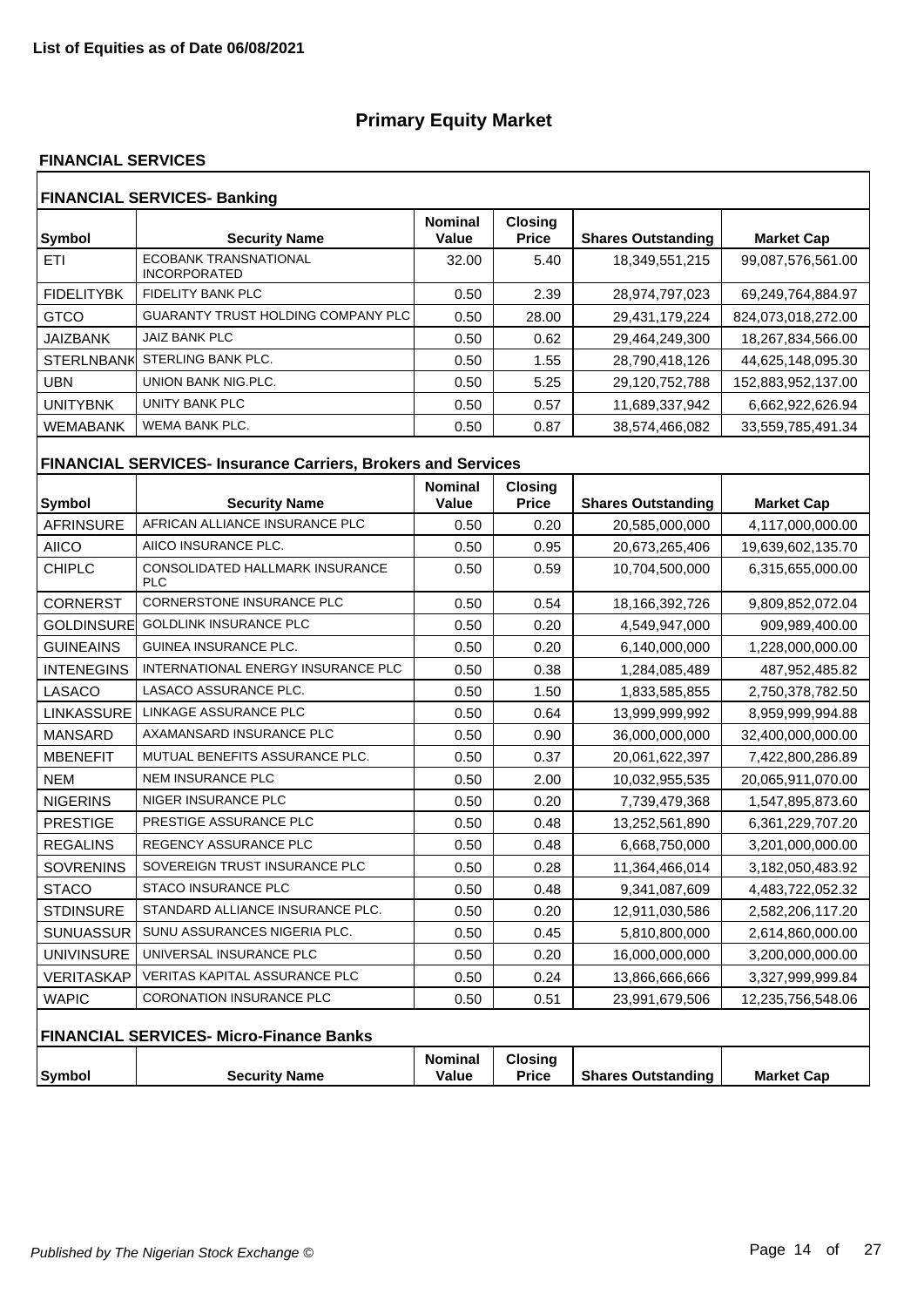#### **FINANCIAL SERVICES**

| <b>FINANCIAL SERVICES- Micro-Finance Banks</b> |                                                                    |                         |                                |                           |                    |  |  |
|------------------------------------------------|--------------------------------------------------------------------|-------------------------|--------------------------------|---------------------------|--------------------|--|--|
| Symbol                                         | <b>Security Name</b>                                               | <b>Nominal</b><br>Value | <b>Closing</b><br><b>Price</b> | <b>Shares Outstanding</b> | <b>Market Cap</b>  |  |  |
| <b>NPFMCRFBK</b>                               | NPF MICROFINANCE BANK PLC                                          | 0.50                    | 1.88                           | 2,286,637,766             | 4,298,879,000.08   |  |  |
|                                                | <b>FINANCIAL SERVICES- Mortgage Carriers, Brokers and Services</b> |                         |                                |                           |                    |  |  |
| Symbol                                         | <b>Security Name</b>                                               | <b>Nominal</b><br>Value | <b>Closing</b><br><b>Price</b> | <b>Shares Outstanding</b> | <b>Market Cap</b>  |  |  |
| <b>ABBEYBDS</b>                                | ABBEY MORTGAGE BANK PLC                                            | 0.50                    | 0.95                           | 6,461,538,462             | 6,138,461,538.90   |  |  |
| ASOSAVINGS                                     | ASO SAVINGS AND LOANS PLC                                          | 0.50                    | 0.50                           | 14,741,733,802            | 7,370,866,901.00   |  |  |
| <b>INFINITY</b>                                | INFINITY TRUST MORTGAGE BANK PLC                                   | 0.50                    | 1.32                           | 4,170,455,720             | 5,505,001,550.40   |  |  |
| <b>RESORTSAL</b>                               | <b>RESORT SAVINGS &amp; LOANS PLC</b>                              | 0.50                    | 0.20                           | 11,329,732,404            | 2,265,946,480.80   |  |  |
| <b>UNHOMES</b>                                 | UNION HOMES SAVINGS AND LOANS PLC.                                 | 0.50                    | 3.02                           | 976.562.505               | 2,949,218,765.10   |  |  |
|                                                | <b>FINANCIAL SERVICES- Other Financial Institutions</b>            |                         |                                |                           |                    |  |  |
|                                                |                                                                    | <b>Nominal</b>          | <b>Closing</b>                 |                           |                    |  |  |
| <b>Symbol</b>                                  | <b>Security Name</b>                                               | Value                   | <b>Price</b>                   | <b>Shares Outstanding</b> | <b>Market Cap</b>  |  |  |
| <b>AFRIPRUD</b>                                | AFRICA PRUDENTIAL PLC                                              | 0.50                    | 6.00                           | 2,000,000,000             | 12,000,000,000.00  |  |  |
| <b>CUSTODIAN</b>                               | <b>CUSTODIAN INVESTMENT PLC</b>                                    | 0.50                    | 6.20                           | 5,881,864,195             | 36,467,558,009.00  |  |  |
| <b>DEAPCAP</b>                                 | DEAP CAPITAL MANAGEMENT & TRUST PLC                                | 0.50                    | 0.20                           | 1,500,000,000             | 300,000,000.00     |  |  |
| <b>FCMB</b>                                    | FCMB GROUP PLC.                                                    | 0.50                    | 3.10                           | 19,802,710,754            | 61,388,403,337.40  |  |  |
| <b>ROYALEX</b>                                 | ROYAL EXCHANGE PLC.                                                | 0.50                    | 0.55                           | 5,145,370,074             | 2,829,953,540.70   |  |  |
| <b>STANBIC</b>                                 | STANBIC IBTC HOLDINGS PLC                                          | 0.50                    | 41.00                          | 12,956,997,163            | 531,236,883,683.00 |  |  |
| <b>UCAP</b>                                    | UNITED CAPITAL PLC                                                 | 0.50                    | 6.70                           | 6,000,000,000             | 40.200.000.000.00  |  |  |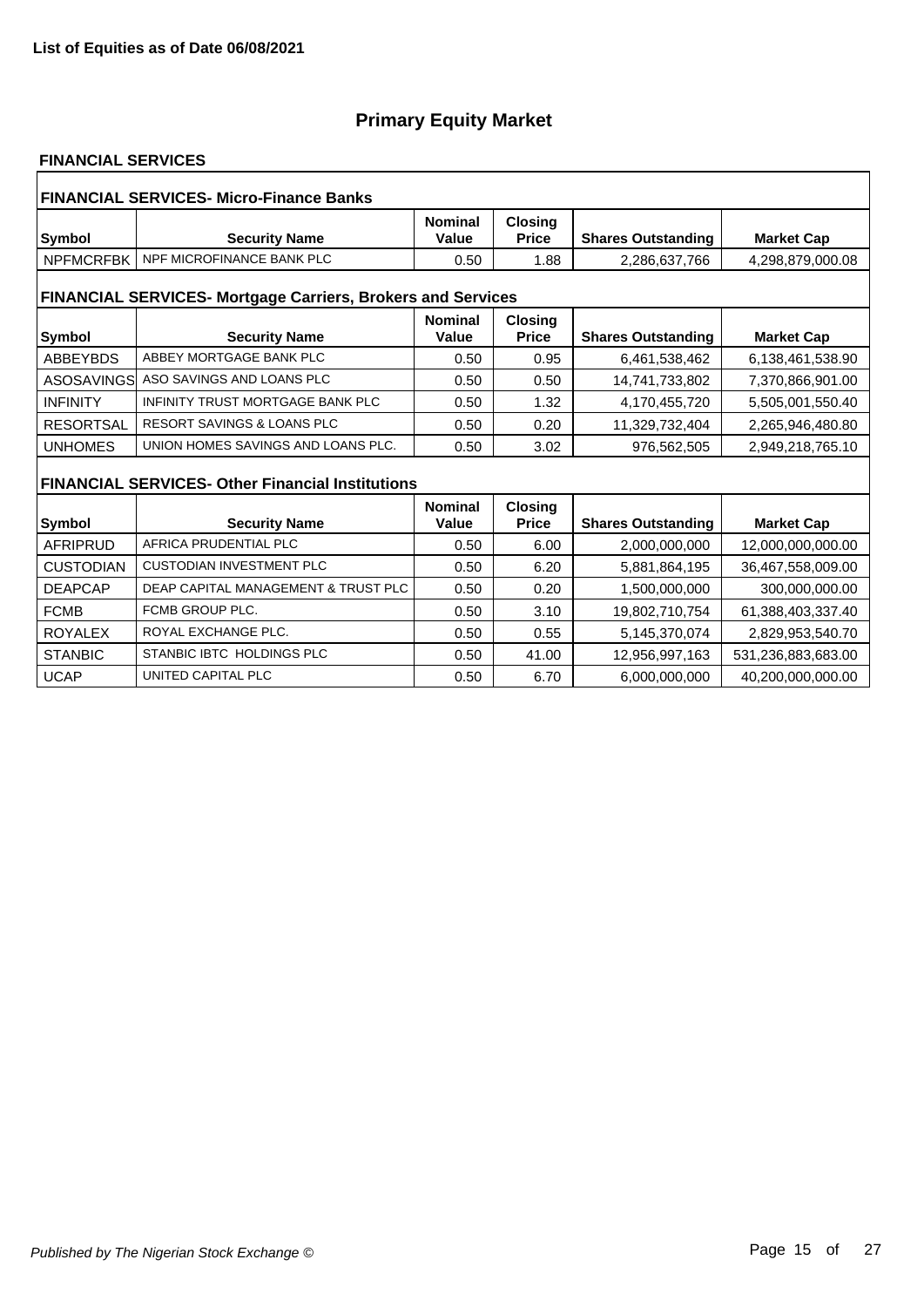#### **HEALTHCARE**

|                   | <b>HEALTHCARE- Healthcare Providers</b>                   |                         |                                |                           |                   |
|-------------------|-----------------------------------------------------------|-------------------------|--------------------------------|---------------------------|-------------------|
| <b>Symbol</b>     | <b>Security Name</b>                                      | <b>Nominal</b><br>Value | <b>Closing</b><br><b>Price</b> | <b>Shares Outstanding</b> | <b>Market Cap</b> |
| <b>EKOCORP</b>    | EKOCORP PLC.                                              | 0.50                    | 5.90                           | 498,600,908               | 2,941,745,357.20  |
|                   | <b>HEALTHCARE- Medical Supplies</b>                       |                         |                                |                           |                   |
| <b>Symbol</b>     | <b>Security Name</b>                                      | <b>Nominal</b><br>Value | <b>Closing</b><br><b>Price</b> | <b>Shares Outstanding</b> | <b>Market Cap</b> |
| <b>MORISON</b>    | <b>MORISON INDUSTRIES PLC.</b>                            | 0.50                    | 1.40                           | 989,161,875               | 1,384,826,625.00  |
| <b>Symbol</b>     | <b>HEALTHCARE-Pharmaceuticals</b><br><b>Security Name</b> | <b>Nominal</b><br>Value | <b>Closing</b><br><b>Price</b> | <b>Shares Outstanding</b> | <b>Market Cap</b> |
| <b>FIDSON</b>     | <b>FIDSON HEALTHCARE PLC</b>                              | 0.50                    | 6.35                           | 2,086,360,250             | 13,248,387,587.50 |
| <b>GLAXOSMITH</b> | GLAXO SMITHKLINE CONSUMER NIG. PLC.                       | 0.50                    | 6.00                           | 1,195,876,488             | 7,175,258,928.00  |
| <b>MAYBAKER</b>   | MAY & BAKER NIGERIA PLC.                                  | 0.50                    | 4.70                           | 1,725,234,886             | 8,108,603,964.20  |
| <b>NEIMETH</b>    | NEIMETH INTERNATIONAL<br>PHARMACEUTICALS PLC              | 0.50                    | 1.50                           | 1,899,157,108             | 2,848,735,662.00  |
| <b>PHARMDEKO</b>  | PHARMA-DEKO PLC.                                          | 0.50                    | 1.09                           | 216,820,448               | 236,334,288.32    |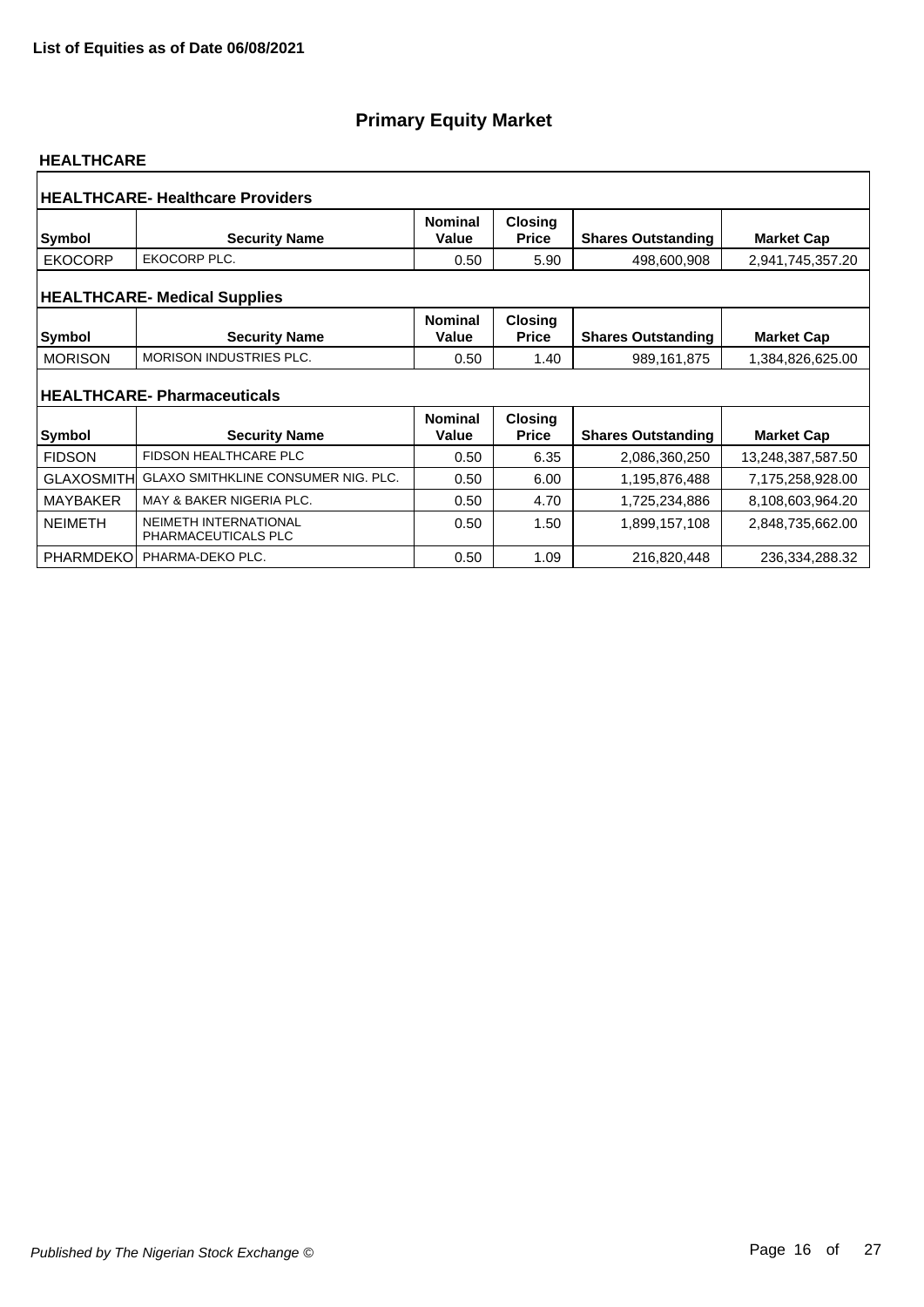| <b>ICT</b>                         |                                           |                         |                                |                           |                      |  |  |  |
|------------------------------------|-------------------------------------------|-------------------------|--------------------------------|---------------------------|----------------------|--|--|--|
| <b>ICT- Computer Based Systems</b> |                                           |                         |                                |                           |                      |  |  |  |
| <b>Symbol</b>                      | <b>Security Name</b>                      | <b>Nominal</b><br>Value | <b>Closing</b><br><b>Price</b> | <b>Shares Outstanding</b> | <b>Market Cap</b>    |  |  |  |
| <b>COURTVILLE</b>                  | <b>COURTEVILLE BUSINESS SOLUTIONS PLC</b> | 0.50                    | 0.25                           | 3,552,000,000             | 888,000,000.00       |  |  |  |
|                                    | <b>ICT- Computers and Peripherals</b>     |                         |                                |                           |                      |  |  |  |
| <b>Symbol</b>                      | <b>Security Name</b>                      | <b>Nominal</b><br>Value | <b>Closing</b><br><b>Price</b> | <b>Shares Outstanding</b> | <b>Market Cap</b>    |  |  |  |
| <b>OMATEK</b>                      | <b>OMATEK VENTURES PLC</b>                | 0.50                    | 0.20                           | 2,941,789,472             | 588,357,894.40       |  |  |  |
| <b>ICT- IT Services</b>            |                                           |                         |                                |                           |                      |  |  |  |
| <b>Symbol</b>                      | <b>Security Name</b>                      | <b>Nominal</b><br>Value | <b>Closing</b><br><b>Price</b> | <b>Shares Outstanding</b> | <b>Market Cap</b>    |  |  |  |
| <b>CWG</b>                         | <b>CWG PLC</b>                            | 0.50                    | 1.25                           | 2,524,826,359             | 3,156,032,948.75     |  |  |  |
| <b>NCR</b>                         | NCR (NIGERIA) PLC.                        | 0.50                    | 3.00                           | 108,000,000               | 324,000,000.00       |  |  |  |
| <b>TRIPPLEG</b>                    | TRIPPLE GEE AND COMPANY PLC.              | 0.50                    | 0.97                           | 494,954,000               | 480,105,380.00       |  |  |  |
| <b>ICT- Processing Systems</b>     |                                           |                         |                                |                           |                      |  |  |  |
| <b>Symbol</b>                      | <b>Security Name</b>                      | <b>Nominal</b><br>Value | <b>Closing</b><br><b>Price</b> | <b>Shares Outstanding</b> | <b>Market Cap</b>    |  |  |  |
| <b>CHAMS</b>                       | <b>CHAMS PLC</b>                          | 0.50                    | 0.20                           | 4,696,060,000             | 939,212,000.00       |  |  |  |
| <b>ETRANZACT</b>                   | E-TRANZACT INTERNATIONAL PLC              | 0.50                    | 2.06                           | 6,634,566,483             | 13,667,206,954.98    |  |  |  |
|                                    | <b>ICT- Telecommunications Services</b>   |                         |                                |                           |                      |  |  |  |
| <b>Symbol</b>                      | <b>Security Name</b>                      | <b>Nominal</b><br>Value | <b>Closing</b><br><b>Price</b> | <b>Shares Outstanding</b> | <b>Market Cap</b>    |  |  |  |
| <b>AIRTELAFRI</b>                  | AIRTEL AFRICA PLC                         | 0.50                    | 650.00                         | 3,758,151,504             | 2,442,798,477,600.00 |  |  |  |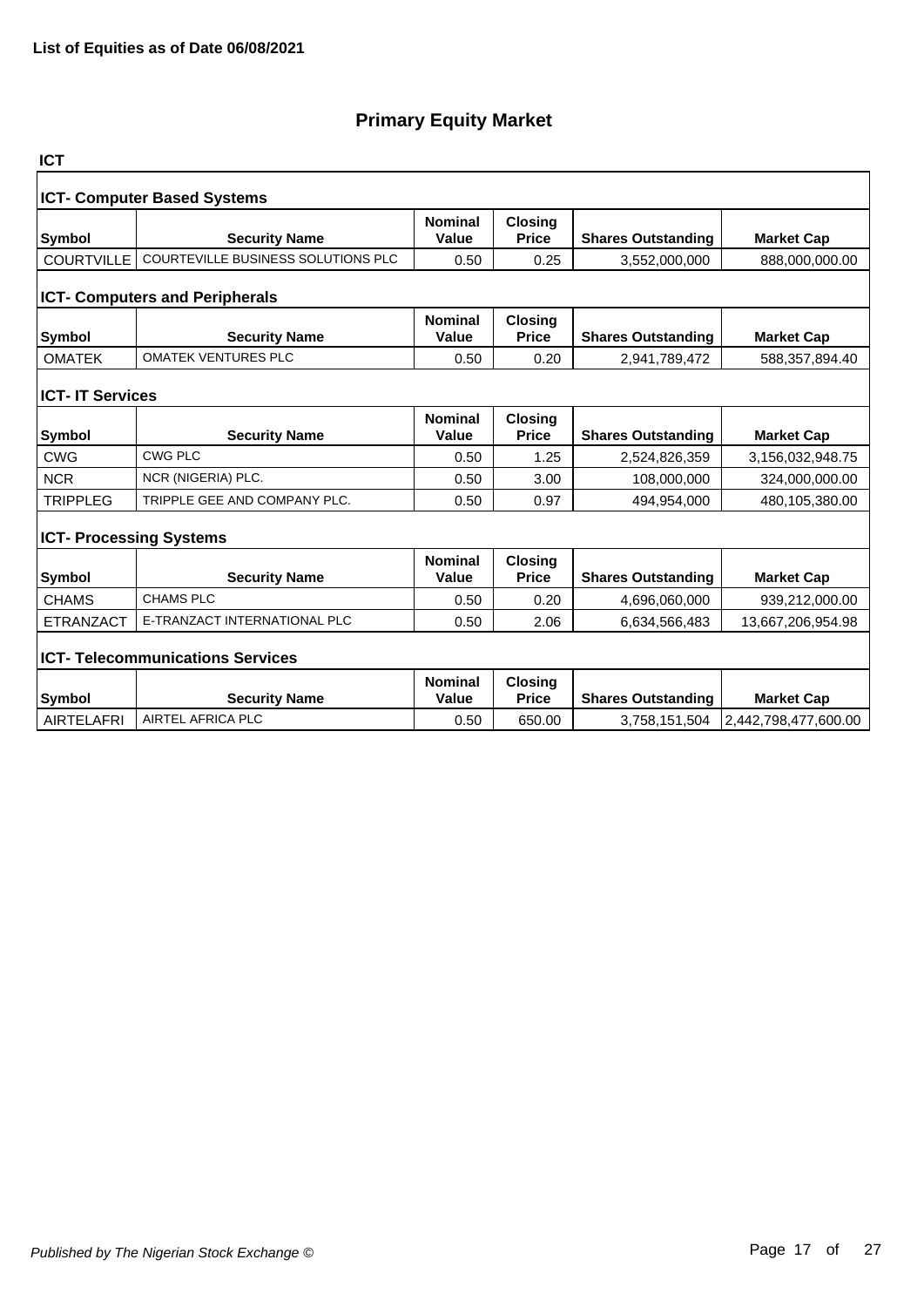### **INDUSTRIAL GOODS**

| INDUSTRIAL GOODS- AGRO-ALLIED & CHEMICALS   |                                                             |                         |                                |                           |                      |  |  |
|---------------------------------------------|-------------------------------------------------------------|-------------------------|--------------------------------|---------------------------|----------------------|--|--|
| Symbol                                      | <b>Security Name</b>                                        | <b>Nominal</b><br>Value | <b>Closing</b><br><b>Price</b> | <b>Shares Outstanding</b> | <b>Market Cap</b>    |  |  |
| <b>NOTORE</b>                               | NOTORE CHEMICAL IND PLC                                     | 0.50                    | 62.50                          | 1.612.066.200             | 100,754,137,500.00   |  |  |
| <b>INDUSTRIAL GOODS- Building Materials</b> |                                                             |                         |                                |                           |                      |  |  |
| Symbol                                      | <b>Security Name</b>                                        | <b>Nominal</b><br>Value | <b>Closing</b><br><b>Price</b> | <b>Shares Outstanding</b> | <b>Market Cap</b>    |  |  |
| <b>BERGER</b>                               | <b>BERGER PAINTS PLC</b>                                    | 0.50                    | 8.90                           | 289,823,447               | 2,579,428,678.30     |  |  |
| <b>BUACEMENT</b>                            | <b>BUA CEMENT PLC</b>                                       | 0.50                    | 68.00                          | 33,864,354,060            | 2,302,776,076,080.00 |  |  |
| CAP                                         | <b>CAP PLC</b>                                              | 0.50                    | 20.50                          | 700,000,000               | 14,350,000,000.00    |  |  |
| <b>MEYER</b>                                | MEYER PLC.                                                  | 0.50                    | 0.59                           | 531,237,723               | 313,430,256.57       |  |  |
| <b>PORTPAINT</b>                            | PORTLAND PAINTS & PRODUCTS NIGERIA<br><b>PLC</b>            | 0.50                    | 2.64                           | 793,415,535               | 2,094,617,012.40     |  |  |
|                                             | PREMPAINTS PREMIER PAINTS PLC.                              | 0.50                    | 10.00                          | 123,000,000               | 1,230,000,000.00     |  |  |
|                                             | <b>INDUSTRIAL GOODS- Electronic and Electrical Products</b> |                         |                                |                           |                      |  |  |
| Symbol                                      | <b>Security Name</b>                                        | <b>Nominal</b><br>Value | <b>Closing</b><br><b>Price</b> | <b>Shares Outstanding</b> | <b>Market Cap</b>    |  |  |
| <b>AUSTINLAZ</b>                            | <b>AUSTIN LAZ &amp; COMPANY PLC</b>                         | 0.50                    | 2.03                           | 1,079,860,000             | 2,192,115,800.00     |  |  |
| <b>CUTIX</b>                                | CUTIX PLC.                                                  | 0.50                    | 5.65                           | 1,761,322,026             | 9,951,469,446.90     |  |  |
|                                             | <b>INDUSTRIAL GOODS- Packaging/Containers</b>               |                         |                                |                           |                      |  |  |
|                                             |                                                             | <b>Nominal</b>          | <b>Closing</b>                 |                           |                      |  |  |
| <b>Symbol</b>                               | <b>Security Name</b>                                        | Value                   | <b>Price</b>                   | <b>Shares Outstanding</b> | <b>Market Cap</b>    |  |  |
| <b>BETAGLAS</b>                             | <b>BETA GLASS PLC.</b>                                      | 0.50                    | 52.95                          | 499,972,000               | 26,473,517,400.00    |  |  |
| <b>VANLEER</b>                              | <b>GREIF NIGERIA PLC</b>                                    | 0.50                    | 6.05                           | 42,640,000                | 257,972,000.00       |  |  |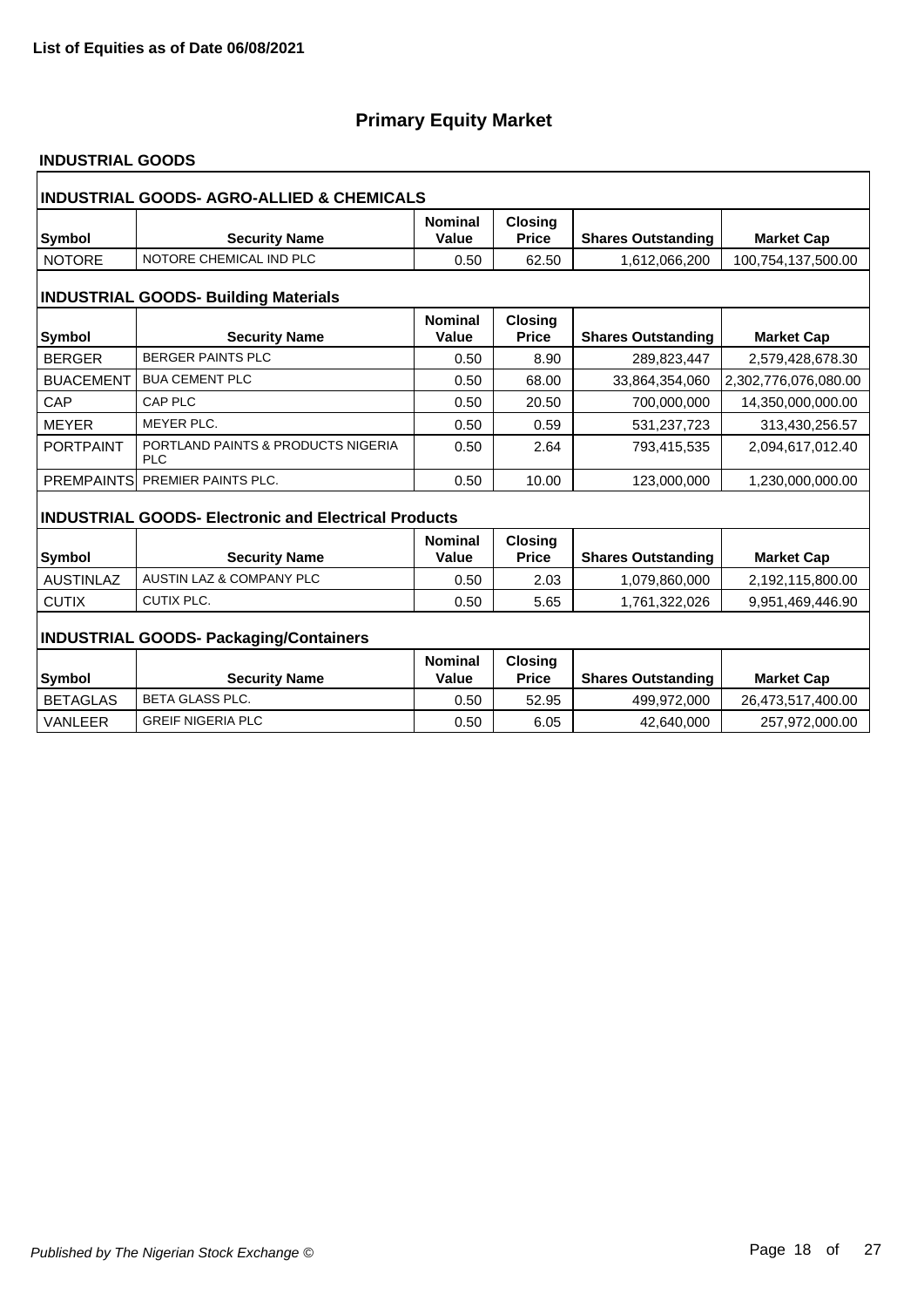#### **NATURAL RESOURCES**

|                   | <b>NATURAL RESOURCES- Chemicals</b>             |                         |                                |                           |                   |
|-------------------|-------------------------------------------------|-------------------------|--------------------------------|---------------------------|-------------------|
| <b>Symbol</b>     | <b>Security Name</b>                            | <b>Nominal</b><br>Value | <b>Closing</b><br><b>Price</b> | <b>Shares Outstanding</b> | <b>Market Cap</b> |
| <b>BOCGAS</b>     | <b>B.O.C. GASES PLC.</b>                        | 0.50                    | 9.20                           | 416,244,706               | 3,829,451,295.20  |
|                   | <b>NATURAL RESOURCES- Metals</b>                |                         |                                |                           |                   |
| <b>Symbol</b>     | <b>Security Name</b>                            | <b>Nominal</b><br>Value | Closing<br><b>Price</b>        | <b>Shares Outstanding</b> | <b>Market Cap</b> |
| <b>ALEX</b>       | ALUMINIUM EXTRUSION IND. PLC.                   | 0.50                    | 7.20                           | 219,956,000               | 1,583,683,200.00  |
|                   | <b>NATURAL RESOURCES- Mining Services</b>       |                         |                                |                           |                   |
| Symbol            | <b>Security Name</b>                            | <b>Nominal</b><br>Value | <b>Closing</b><br><b>Price</b> | <b>Shares Outstanding</b> | <b>Market Cap</b> |
| <b>MULTIVERSE</b> | MULTIVERSE MINING AND EXPLORATION<br><b>PLC</b> | 0.50                    | 0.20                           | 4,261,938,686             | 852,387,737.20    |
|                   | <b>NATURAL RESOURCES- Paper/Forest Products</b> |                         |                                |                           |                   |
| <b>Symbol</b>     | <b>Security Name</b>                            | <b>Nominal</b><br>Value | <b>Closing</b><br><b>Price</b> | <b>Shares Outstanding</b> | <b>Market Cap</b> |
| <b>THOMASWY</b>   | THOMAS WYATT NIG. PLC.                          | 0.50                    | 0.35                           | 220,000,000               | 77,000,000.00     |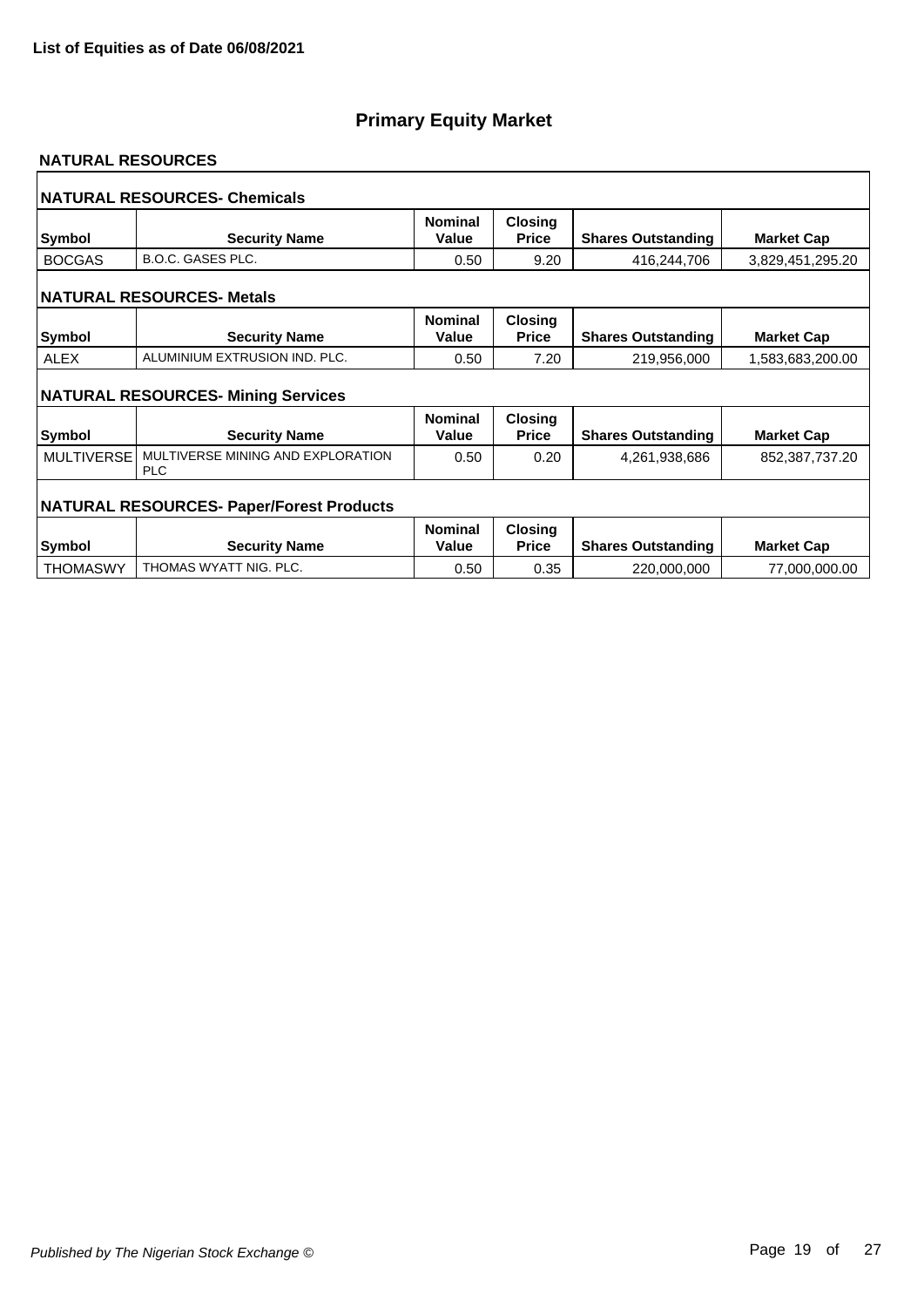#### **OIL AND GAS**

|               | <b>OIL AND GAS- Energy Equipment and Services</b>          |                         |                                |                           |                   |
|---------------|------------------------------------------------------------|-------------------------|--------------------------------|---------------------------|-------------------|
| Symbol        | <b>Security Name</b>                                       | <b>Nominal</b><br>Value | <b>Closing</b><br><b>Price</b> | <b>Shares Outstanding</b> | <b>Market Cap</b> |
| JAPAULGOLD    | JAPAUL GOLD & VENTURES PLC                                 | 0.50                    | 0.51                           | 6,262,701,716             | 3,193,977,875.16  |
|               | OIL AND GAS- Integrated Oil and Gas Services               |                         |                                |                           |                   |
| Symbol        | <b>Security Name</b>                                       | <b>Nominal</b><br>Value | <b>Closing</b><br><b>Price</b> | <b>Shares Outstanding</b> | <b>Market Cap</b> |
| <b>OANDO</b>  | <b>OANDO PLC</b>                                           | 0.50                    | 4.79                           | 12,431,412,481            | 59,546,465,783.99 |
|               | OIL AND GAS- Petroleum and Petroleum Products Distributors |                         |                                |                           |                   |
|               |                                                            | <b>Nominal</b>          | <b>Closing</b>                 |                           |                   |
| Symbol        | <b>Security Name</b>                                       | Value                   | <b>Price</b>                   | <b>Shares Outstanding</b> | <b>Market Cap</b> |
| <b>ARDOVA</b> | <b>ARDOVA PLC</b>                                          | 0.50                    | 15.50                          | 1,302,481,103             | 20,188,457,096.50 |
| <b>CONOIL</b> | <b>CONOIL PLC</b>                                          | 0.50                    | 20.35                          | 693,952,117               | 14,121,925,580.95 |
| <b>ETERNA</b> | ETERNA PLC.                                                | 0.50                    | 6.35                           | 1,304,144,647             | 8,281,318,508.45  |
| <b>MRS</b>    | MRS OIL NIGERIA PLC.                                       | 0.50                    | 12.60                          | 304,786,407               | 3,840,308,728.20  |
| <b>TOTAL</b>  | TOTAL NIGERIA PLC.                                         | 0.50                    | 203.20                         | 339,521,837               | 68,990,837,278.40 |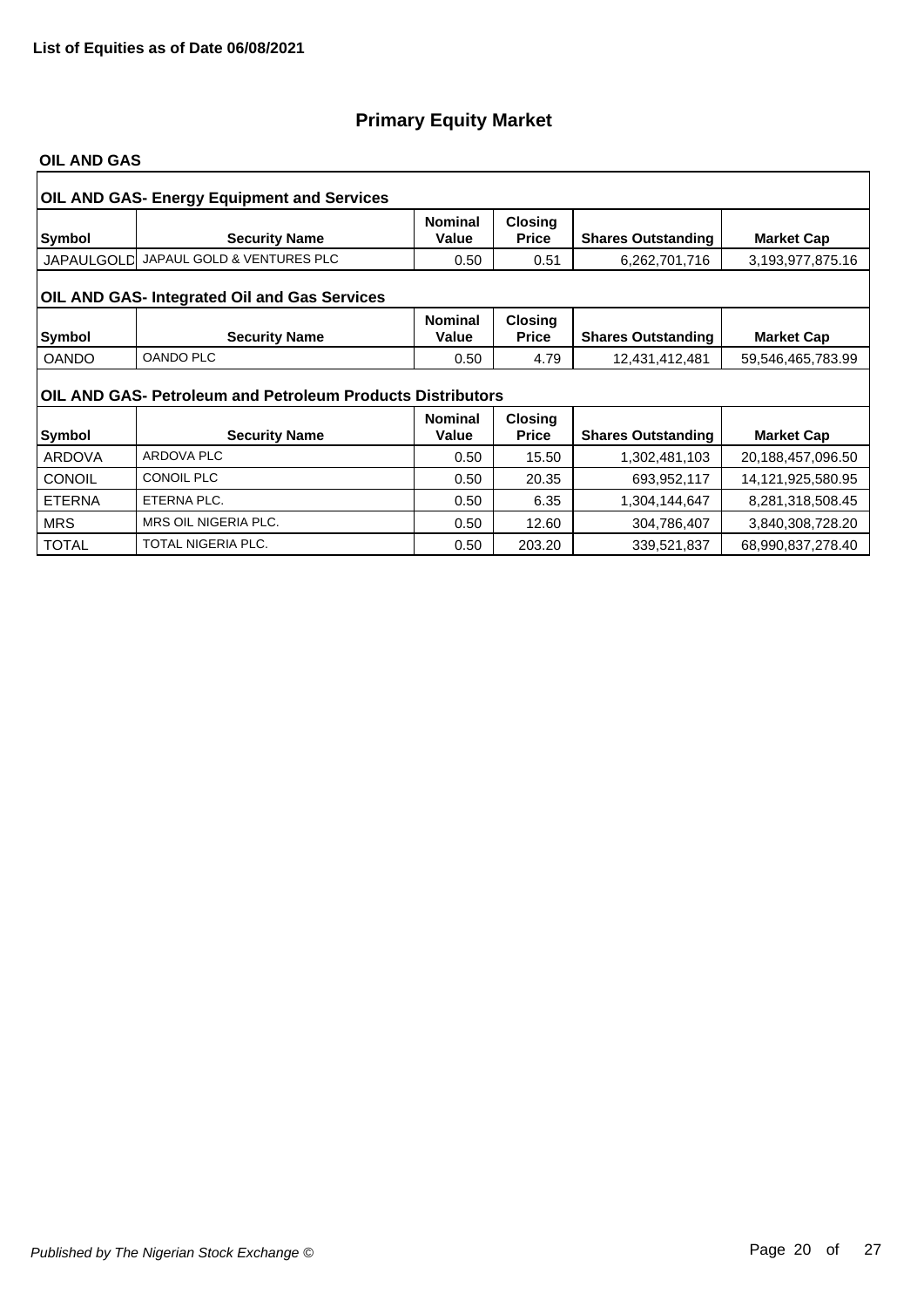| <b>SERVICES</b>                   |                                                 |                                |                                |                                            |                                     |  |  |  |  |
|-----------------------------------|-------------------------------------------------|--------------------------------|--------------------------------|--------------------------------------------|-------------------------------------|--|--|--|--|
| <b>SERVICES- Advertising</b>      |                                                 |                                |                                |                                            |                                     |  |  |  |  |
| Symbol                            | <b>Security Name</b>                            | <b>Nominal</b><br>Value        | Closing<br><b>Price</b>        | <b>Shares Outstanding</b>                  | <b>Market Cap</b>                   |  |  |  |  |
| <b>AFROMEDIA</b>                  | <b>AFROMEDIA PLC</b>                            | 0.50                           | 0.20                           | 4,439,046,986                              | 887,809,397.20                      |  |  |  |  |
|                                   |                                                 |                                |                                |                                            |                                     |  |  |  |  |
| <b>SERVICES-Airlines</b>          |                                                 |                                |                                |                                            |                                     |  |  |  |  |
| <b>Symbol</b>                     | <b>Security Name</b>                            | <b>Nominal</b><br>Value        | <b>Closing</b><br><b>Price</b> | <b>Shares Outstanding</b>                  | <b>Market Cap</b>                   |  |  |  |  |
| <b>MEDVIEWAIR</b>                 | MEDVIEW AIRLINE PLC                             | 0.50                           | 1.62                           | 9,750,649,400                              | 15,796,052,028.00                   |  |  |  |  |
|                                   |                                                 |                                |                                |                                            |                                     |  |  |  |  |
|                                   | <b>SERVICES- Automobile/Auto Part Retailers</b> |                                |                                |                                            |                                     |  |  |  |  |
|                                   |                                                 | <b>Nominal</b>                 | <b>Closing</b>                 |                                            |                                     |  |  |  |  |
| <b>Symbol</b><br><b>RTBRISCOE</b> | <b>Security Name</b><br>R T BRISCOE PLC.        | <b>Value</b><br>0.50           | <b>Price</b><br>0.20           | <b>Shares Outstanding</b><br>1,176,356,880 | <b>Market Cap</b><br>235,271,376.00 |  |  |  |  |
|                                   |                                                 |                                |                                |                                            |                                     |  |  |  |  |
|                                   | <b>SERVICES- Courier/Freight/Delivery</b>       |                                |                                |                                            |                                     |  |  |  |  |
|                                   |                                                 | <b>Nominal</b>                 | <b>Closing</b>                 |                                            |                                     |  |  |  |  |
| Symbol                            | <b>Security Name</b>                            | <b>Value</b>                   | <b>Price</b>                   | <b>Shares Outstanding</b>                  | <b>Market Cap</b>                   |  |  |  |  |
| REDSTAREX                         | RED STAR EXPRESS PLC                            | 0.50                           | 3.33                           | 926,352,051                                | 3,084,752,329.83                    |  |  |  |  |
| <b>TRANSEXPR</b>                  | TRANS-NATIONWIDE EXPRESS PLC.                   | 0.50                           | 0.89                           | 468,847,132                                | 417,273,947.48                      |  |  |  |  |
| <b>SERVICES- Hospitality</b>      |                                                 |                                |                                |                                            |                                     |  |  |  |  |
|                                   |                                                 | <b>Nominal</b>                 | <b>Closing</b>                 |                                            |                                     |  |  |  |  |
| Symbol                            | <b>Security Name</b>                            | <b>Value</b>                   | <b>Price</b>                   | <b>Shares Outstanding</b>                  | <b>Market Cap</b>                   |  |  |  |  |
| <b>TANTALIZER</b>                 | <b>TANTALIZERS PLC</b>                          | 0.50                           | 0.20                           | 3,211,627,907                              | 642,325,581.40                      |  |  |  |  |
|                                   | <b>SERVICES- Hotels/Lodging</b>                 |                                |                                |                                            |                                     |  |  |  |  |
|                                   |                                                 | <b>Nominal</b>                 | <b>Closing</b>                 |                                            |                                     |  |  |  |  |
| <b>Symbol</b>                     | <b>Security Name</b>                            | <b>Value</b>                   | <b>Price</b>                   | <b>Shares Outstanding</b>                  | <b>Market Cap</b>                   |  |  |  |  |
| <b>CAPHOTEL</b>                   | CAPITAL HOTEL PLC                               | 0.50                           | 2.90                           | 1,548,780,000                              | 4,491,462,000.00                    |  |  |  |  |
| <b>IKEJAHOTEL</b>                 | <b>IKEJA HOTEL PLC</b>                          | 0.50                           | 1.30                           | 2,078,796,399                              | 2,702,435,318.70                    |  |  |  |  |
| <b>TOURIST</b>                    | TOURIST COMPANY OF NIGERIA PLC.                 | 0.50                           | 2.84                           | 2,246,437,472                              | 6,379,882,420.48                    |  |  |  |  |
| <b>TRANSCOHO</b>                  | <b>TRANSCORP HOTELS PLC</b>                     | 0.50                           | 3.92                           | 10,242,528,411                             | 40,150,711,371.12                   |  |  |  |  |
|                                   | <b>SERVICES- Media/Entertainment</b>            |                                |                                |                                            |                                     |  |  |  |  |
|                                   |                                                 | <b>Nominal</b>                 | <b>Closing</b>                 |                                            |                                     |  |  |  |  |
| Symbol                            | <b>Security Name</b>                            | <b>Value</b>                   | <b>Price</b>                   | <b>Shares Outstanding</b>                  | <b>Market Cap</b>                   |  |  |  |  |
| <b>DAARCOMM</b>                   | DAAR COMMUNICATIONS PLC                         | 0.50                           | 0.20                           | 12,000,000,000                             | 2,400,000,000.00                    |  |  |  |  |
|                                   |                                                 |                                |                                |                                            |                                     |  |  |  |  |
|                                   | <b>SERVICES- Printing/Publishing</b>            | <b>Nominal</b>                 |                                |                                            |                                     |  |  |  |  |
| <b>Symbol</b>                     | <b>Security Name</b>                            | Value                          | <b>Closing</b><br><b>Price</b> | <b>Shares Outstanding</b>                  | <b>Market Cap</b>                   |  |  |  |  |
| <b>ACADEMY</b>                    | <b>ACADEMY PRESS PLC.</b>                       | 0.50                           | 0.38                           | 604,800,000                                | 229,824,000.00                      |  |  |  |  |
| LEARNAFRCA                        | <b>LEARN AFRICA PLC</b>                         | 0.50                           | 1.35                           | 771,450,000                                | 1,041,457,500.00                    |  |  |  |  |
| <b>STUDPRESS</b>                  | STUDIO PRESS (NIG) PLC.                         | 0.50                           | 1.78                           | 594,885,713                                | 1,058,896,569.14                    |  |  |  |  |
| <b>UPL</b>                        | UNIVERSITY PRESS PLC.                           | 0.50                           | 1.43                           | 431,409,504                                | 616,915,590.72                      |  |  |  |  |
|                                   |                                                 |                                |                                |                                            |                                     |  |  |  |  |
|                                   | <b>SERVICES- Road Transportation</b>            |                                |                                |                                            |                                     |  |  |  |  |
| Symbol                            | <b>Security Name</b>                            | <b>Nominal</b><br><b>Value</b> | <b>Closing</b><br><b>Price</b> | <b>Shares Outstanding</b>                  | <b>Market Cap</b>                   |  |  |  |  |
| <b>ABCTRANS</b>                   | ASSOCIATED BUS COMPANY PLC                      | 0.50                           | 0.36                           | 1,657,700,001                              | 596,772,000.36                      |  |  |  |  |
|                                   |                                                 |                                |                                |                                            |                                     |  |  |  |  |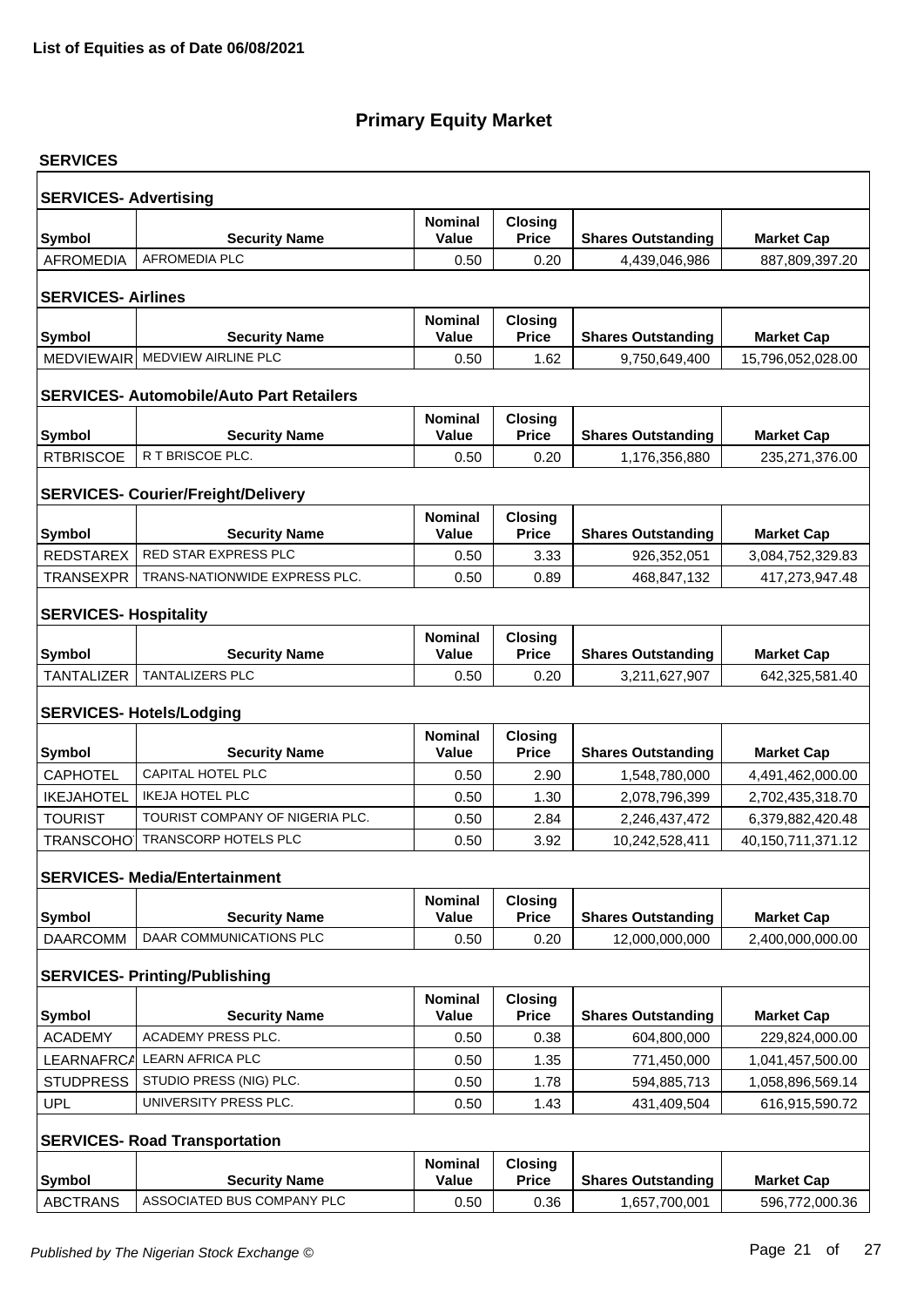#### **SERVICES**

| <b>SERVICES- Specialty</b><br><b>Nominal</b><br><b>Closing</b> |                                  |       |              |                           |                   |  |  |
|----------------------------------------------------------------|----------------------------------|-------|--------------|---------------------------|-------------------|--|--|
| Symbol                                                         | <b>Security Name</b>             | Value | <b>Price</b> | <b>Shares Outstanding</b> | <b>Market Cap</b> |  |  |
| <b>EUNISELL</b>                                                | EUNISELL INTERLINKED PLC         | 0.50  | 2.91         | 236,699,521               | 688,795,606.11    |  |  |
| <b>NSLTECH</b>                                                 | SECURE ELECTRONIC TECHNOLOGY PLC | 0.50  | 0.20         | 5,631,540,000             | 1,126,308,000.00  |  |  |
| <b>SERVICES- Support and Logistics</b>                         |                                  |       |              |                           |                   |  |  |

| Symbol           | <b>Security Name</b>              | <b>Nominal</b><br>Value | <b>Closing</b><br>Price | <b>Shares Outstanding</b> | <b>Market Cap</b> |
|------------------|-----------------------------------|-------------------------|-------------------------|---------------------------|-------------------|
| CAVERTON         | CAVERTON OFFSHORE SUPPORT GRP PLC | 0.50                    | .80                     | 3.350.509.750             | 6,030,917,550.00  |
| <b>CILEASING</b> | C & I LEASING PLC.                | 0.50                    | 4.70                    | 781,646,167               | 3,673,736,984.90  |

### **SERVICES- Transport-Related Services**

| <b>Symbol</b>   | <b>Security Name</b>                                 | <b>Nominal</b><br>Value | <b>Closing</b><br><b>Price</b> | <b>Shares Outstanding</b> | <b>Market Cap</b> |
|-----------------|------------------------------------------------------|-------------------------|--------------------------------|---------------------------|-------------------|
| <b>GSPECPLC</b> | <b>GLOBAL SPECTRUM ENERGY SERVICES</b><br><b>PLC</b> | 0.50                    | 4.19                           | 800,000,000               | 3,352,000,000.00  |
| <b>NAHCO</b>    | NIGERIAN AVIATION HANDLING COMPANY<br><b>PLC</b>     | 0.50                    | 2.50                           | 1,624,218,750             | 4,060,546,875.00  |
| <b>SKYAVN</b>   | SKYWAY AVIATION HANDLING COMPANY<br><b>PLC</b>       | 0.50                    | 3.16                           | 1,353,580,000             | 4,277,312,800.00  |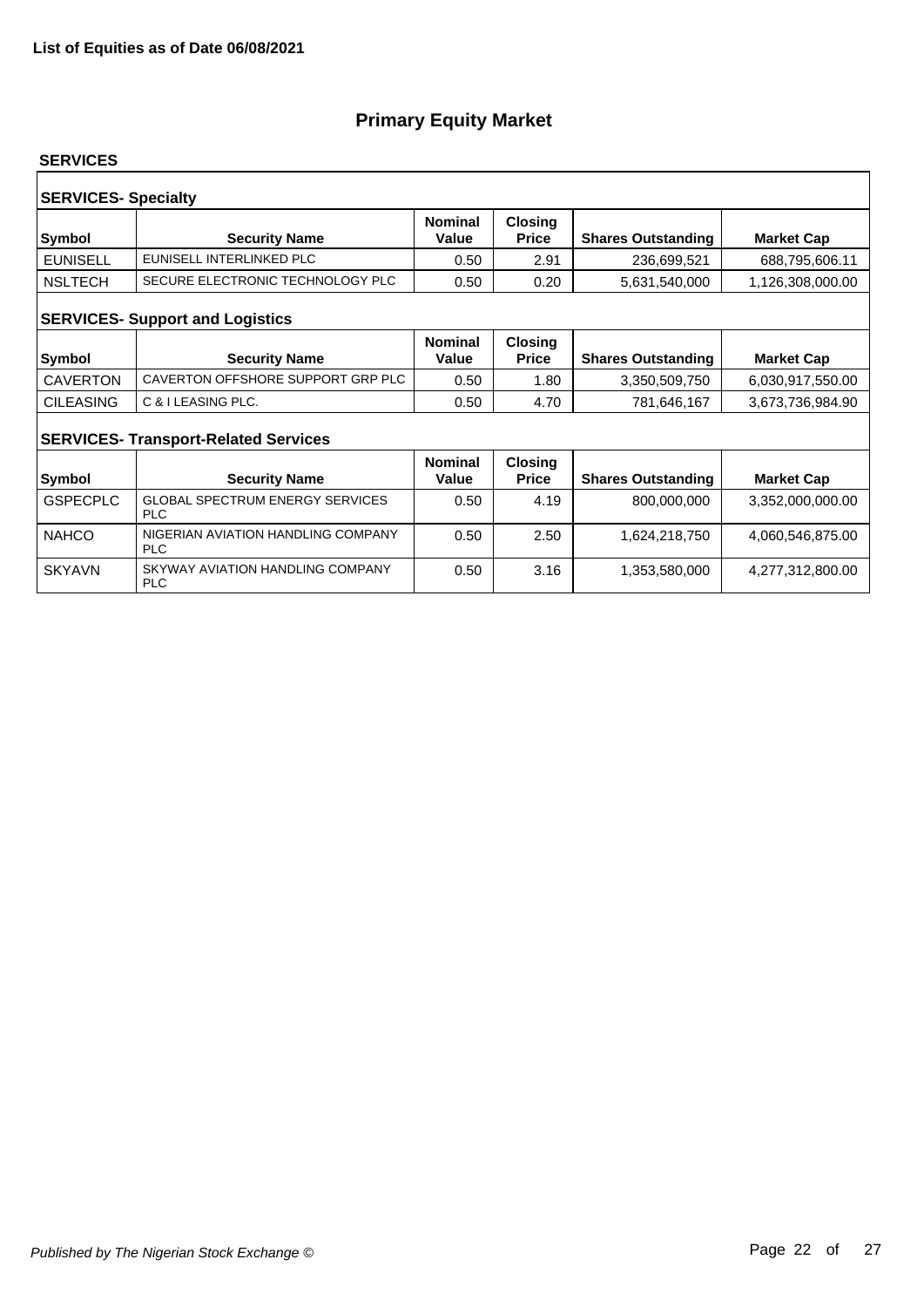### **Real Estate Investment Trust & Close End Fund**

#### **CONSTRUCTION/REAL ESTATE**

| CONSTRUCTION/REAL ESTATE- Real Estate Investment Trusts (REITs) |                                                    |                         |                                |                           |                   |  |
|-----------------------------------------------------------------|----------------------------------------------------|-------------------------|--------------------------------|---------------------------|-------------------|--|
| Symbol                                                          | <b>Security Name</b>                               | <b>Nominal</b><br>Value | <b>Closing</b><br><b>Price</b> | <b>Shares Outstanding</b> | <b>Market Cap</b> |  |
| <b>SFSREIT</b>                                                  | SFS REAL ESTATE INVESTMENT TRUST                   | 100.00                  | 68.60                          | 20,000,000                | 1,372,000,000.00  |  |
| <b>UHOMREIT</b>                                                 | UNION HOMES REAL ESTATE INVESTMENT<br>TRUST (REIT) | 0.50                    | 36.60                          | 250,019,781               | 9,150,723,984.60  |  |
| <b>UPDCREIT</b>                                                 | UPDC REAL ESTATE INVESTMENT TRUST                  | 10.00                   | 5.60                           | 2,668,269,500             | 14,942,309,200.00 |  |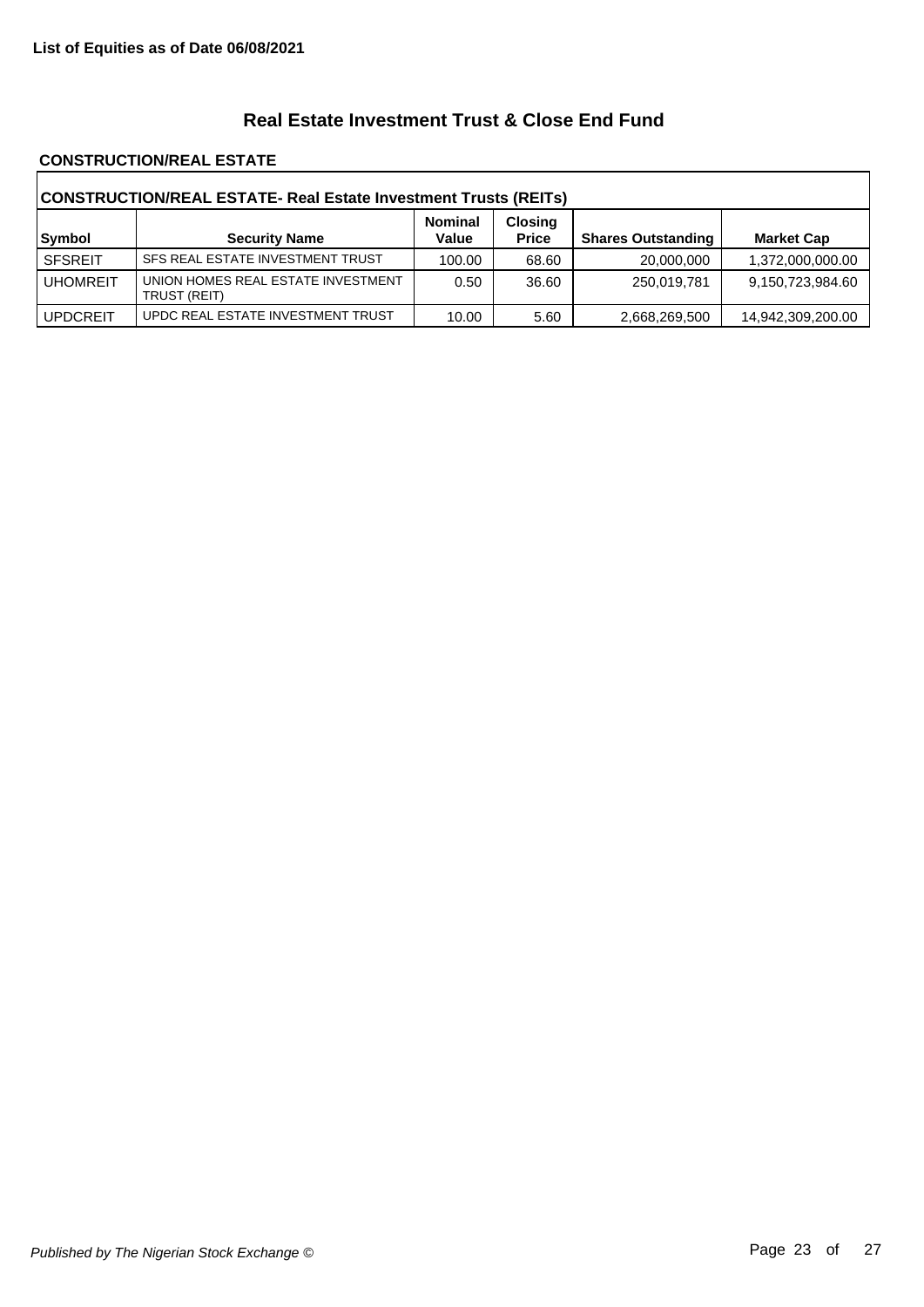### **Real Estate Investment Trust & Close End Fund**

# **FINANCIAL SERVICES**

| <b>FINANCIAL SERVICES- Other Financial Institutions</b> |                             |                         |                                |                           |                   |  |
|---------------------------------------------------------|-----------------------------|-------------------------|--------------------------------|---------------------------|-------------------|--|
| Symbol                                                  | <b>Security Name</b>        | <b>Nominal</b><br>Value | <b>Closing</b><br><b>Price</b> | <b>Shares Outstanding</b> | <b>Market Cap</b> |  |
| <b>NESF</b>                                             | NIGERIA ENERYGY SECTOR FUND | .000.00                 | 552.20                         | 745,950                   | 411,913,590.00    |  |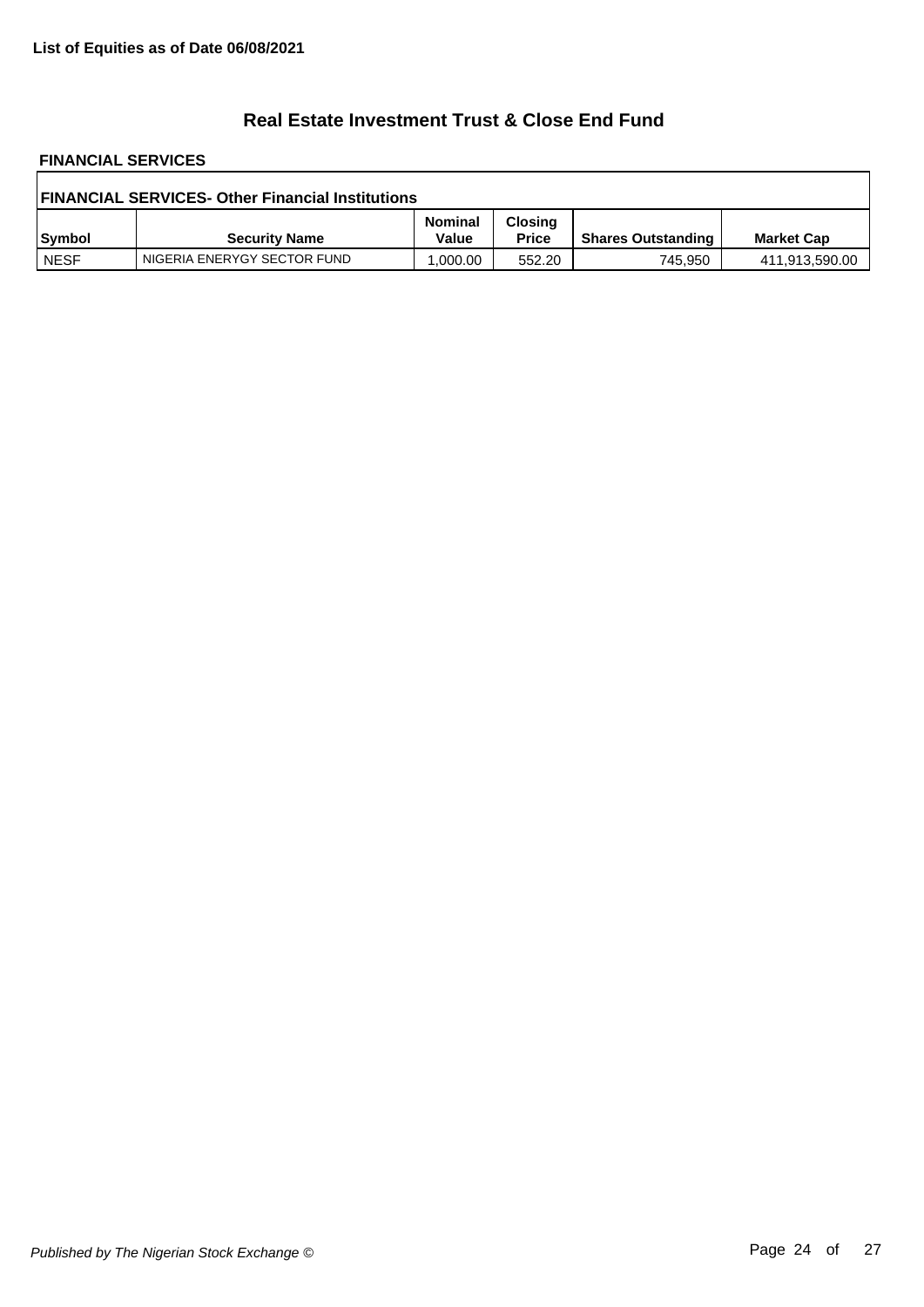## **ASeM Equity Market**

# **CONSTRUCTION/REAL ESTATE**

| <b>CONSTRUCTION/REAL ESTATE- Property Management</b> |                            |                         |                                |                           |                   |  |
|------------------------------------------------------|----------------------------|-------------------------|--------------------------------|---------------------------|-------------------|--|
| Symbol                                               | <b>Security Name</b>       | <b>Nominal</b><br>Value | <b>Closing</b><br><b>Price</b> | <b>Shares Outstanding</b> | <b>Market Cap</b> |  |
| SMURFIT                                              | SMART PRODUCTS NIGERIA PLC | 0.50                    | 0.20                           | 45,000,000                | 9,000,000.00      |  |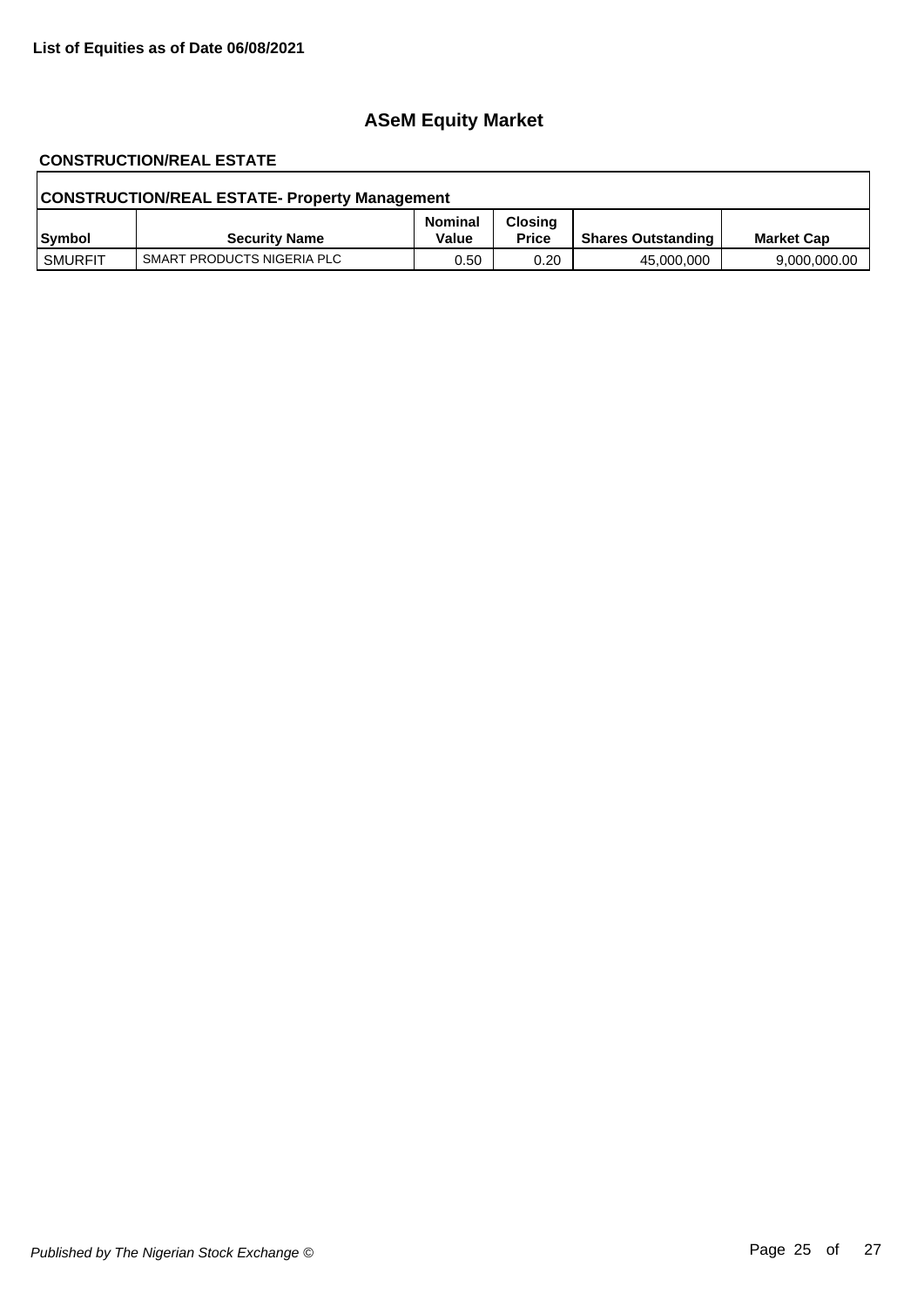## **ASeM Equity Market**

#### **OIL AND GAS**

| <b>OIL AND GAS- Petroleum and Petroleum Products Distributors</b> |                           |                         |                                |                           |                   |  |
|-------------------------------------------------------------------|---------------------------|-------------------------|--------------------------------|---------------------------|-------------------|--|
| Symbol                                                            | <b>Security Name</b>      | <b>Nominal</b><br>Value | <b>Closing</b><br><b>Price</b> | <b>Shares Outstanding</b> | <b>Market Cap</b> |  |
| <b>CAPOIL</b>                                                     | CAPITAL OIL PLC           | 0.25                    | 0.20                           | 5,857,548,000             | 1,171,509,600.00  |  |
| <b>RAKUNITY</b>                                                   | RAK UNITY PET. COMP. PLC. | 0.50                    | 0.30                           | 56,624,533                | 16,987,359.90     |  |